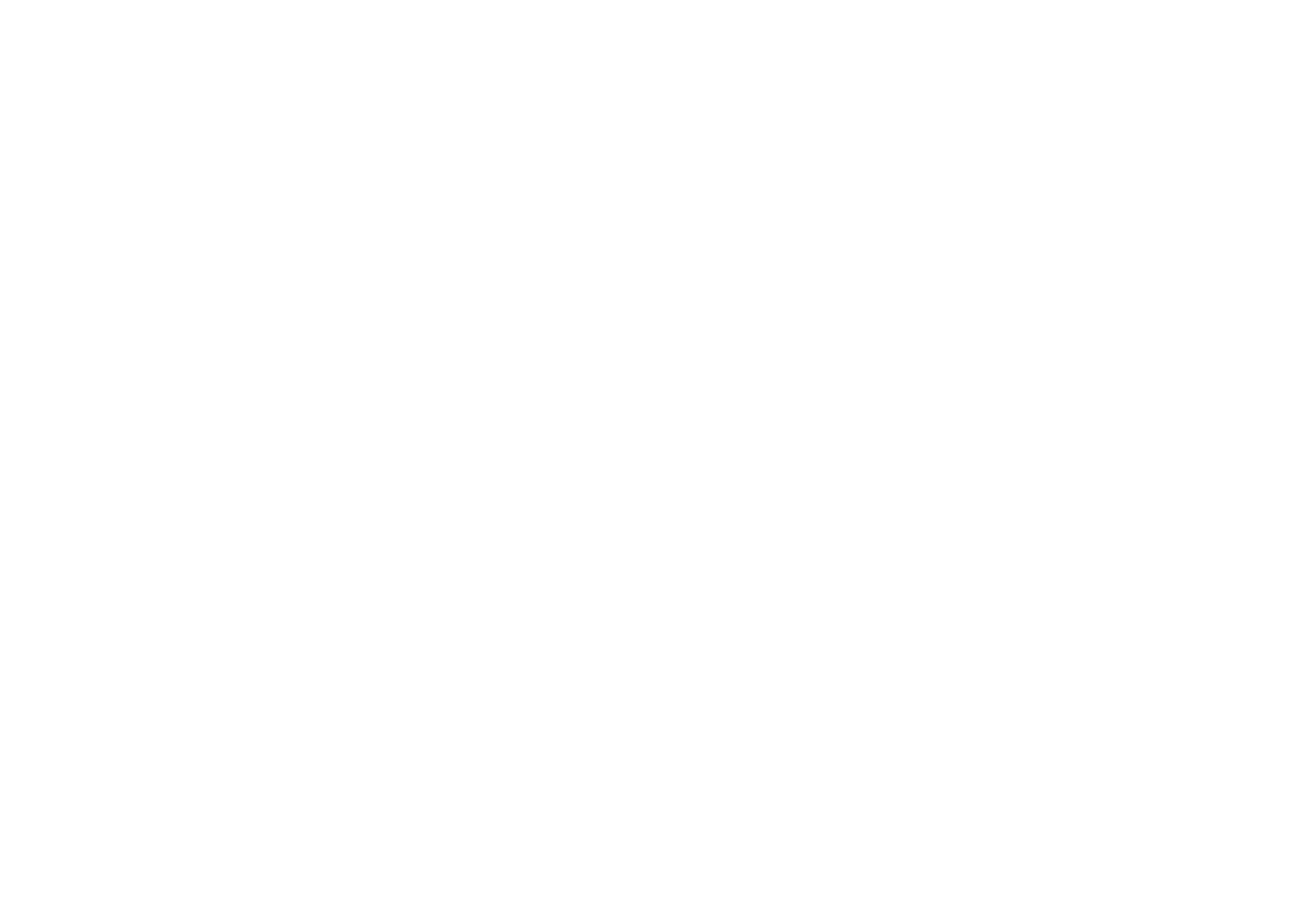**2008 - 2004**

**Beds by Ward 2004 - 2008** 

<span id="page-2-0"></span>

| Ward                                                           | 2008 | 2007 | 2006      | 2005           | 2004           |          |
|----------------------------------------------------------------|------|------|-----------|----------------|----------------|----------|
| <b>Military Hospital</b>                                       |      |      |           |                |                |          |
| <b>Overnight Beds</b>                                          | 234  | 234  | 230       | 238            | 238            | 24)<br>( |
| <b>VIP</b>                                                     | 5    | 5    | 7         | $\overline{7}$ | 7              |          |
| <b>Officers</b>                                                | 12   | 12   | 12        | 12             | 12             |          |
| Medical                                                        | 44   | 38   | 38        | 40             | 40             |          |
| Orthopedics                                                    | 26   | 26   | 20        | 26             | 26             |          |
| Paediatrics                                                    | 26   | 26   | 26        | 26             | 26             |          |
| Obstetrics & Gynaecology                                       | 51   | 57   | 57        | 57             | 56             |          |
| General Surgery / Urology                                      | 30   | 30   | 30        | 30             | 30             |          |
| Intensive Care Unit (ICU)                                      | 8    | 8    | 8         | 8              | $\overline{7}$ |          |
| ENT / Ophthalmology / Dental                                   | 27   | 27   | 27        | 27             | 29             |          |
| Private ward                                                   | 5    | 5    | 5         | 5              | 5              |          |
| <b>Short Stay Beds</b>                                         | 32   | 32   | 32        | 32             | 32             |          |
| Day Case Unit                                                  | 16   | 16   | 16        | 16             | 16             |          |
| <b>Kidney Dialysis</b>                                         | 16   | 16   | 16        | 16             | 16             |          |
| <b>Sub-Total</b>                                               | 266  | 266  | 262       | 270            | 270            |          |
| Shaikh Mohammed Bin Salman Al-Khalifa<br><b>Cardiac Center</b> |      |      |           |                |                |          |
| Cardiac Intensive Care Unit                                    | 4    | 4    | 4         | 4              | 4              |          |
| Cardiac Care Unit                                              | 12   | 12   | 12        | 12             | 12             |          |
| Cardiac Ward                                                   | 49   | 49   | 49        | 49             | 48             |          |
| <b>Chest Pain Clinic</b>                                       | 6    | 6    | 6         | 6              | <b>NA</b>      |          |
| Amiri Suit                                                     | 2    | 2    | <b>NA</b> | <b>NA</b>      | <b>NA</b>      |          |
| <b>Sub-Total</b>                                               | 73   | 73   | 71        | 71             | 64             |          |
| <b>Grand Total</b>                                             | 339  | 339  | 333       | 341            | 334            |          |
| <b>Other Beds</b>                                              |      |      |           |                |                |          |
| Accident & Emergency                                           | 16   | 16   | 16        | 16             | 12             |          |
| Recovery Ward                                                  | 8    | 6    | 6         | 6              | 6              |          |
| Neonatal / Special Care Baby Unit                              | 24   | 24   | 24        | 24             | 24             |          |

*Note: Beds are distributed in this table by Wards.* . :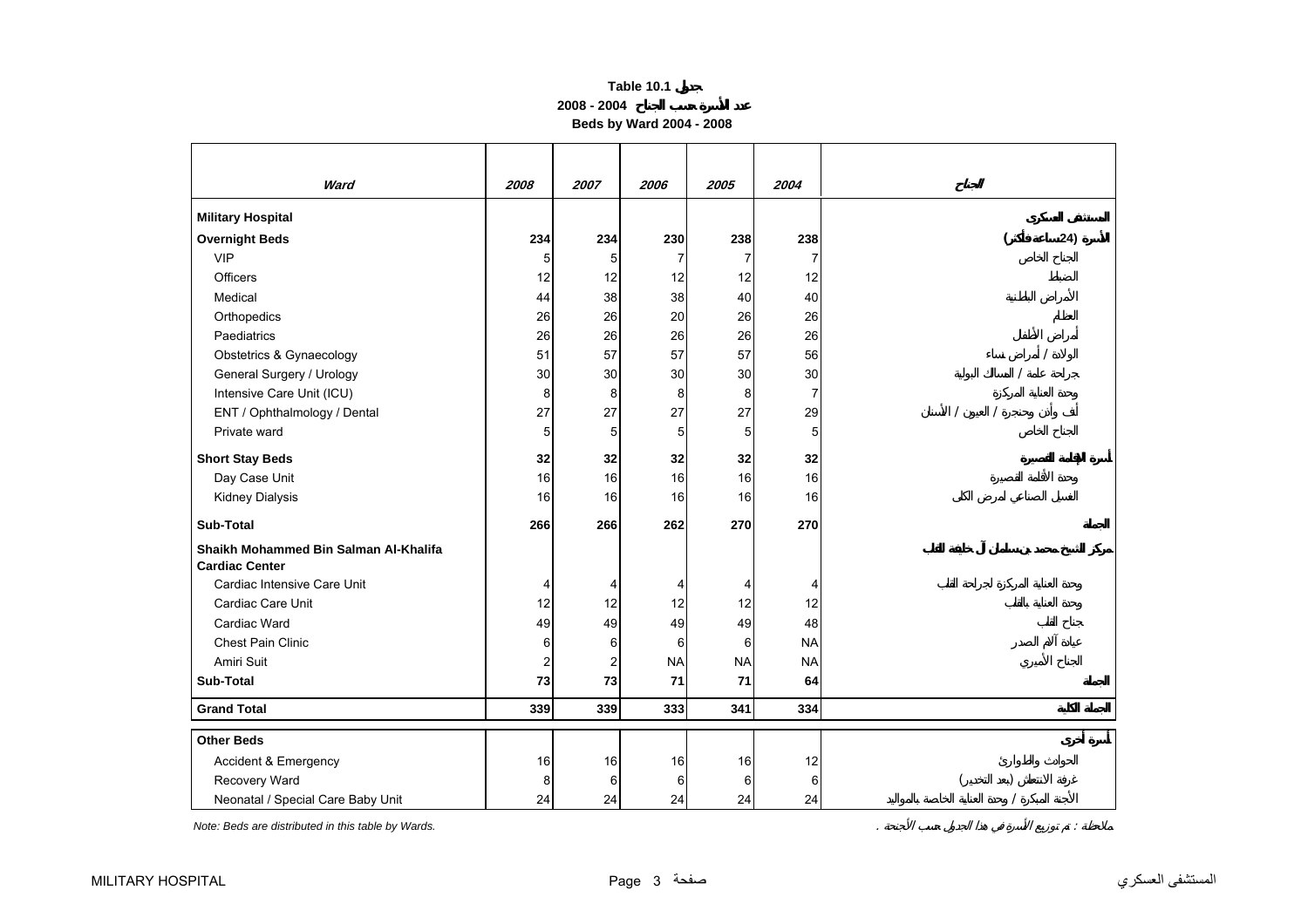| Table 10.2 |  |  |
|------------|--|--|

**2008 Bed Utilization 2008**

<span id="page-3-0"></span>

| <b>SCBU</b> | <b>Total</b> | Cardiac<br><b>Surgical</b> | Cardiac<br><b>Medical</b> | <b>Dental</b> | Ophthal-<br>mology | <b>E.N.T.</b> | Paed-<br>iatrics | Obs. &<br>Gyne. | Ortho<br>pedic | Urology | Neuro-<br>logy | <b>Surgery</b> | <b>Medical</b> | <b>Description</b>             |
|-------------|--------------|----------------------------|---------------------------|---------------|--------------------|---------------|------------------|-----------------|----------------|---------|----------------|----------------|----------------|--------------------------------|
| 502         | 20,676       | 317                        | 2,877                     | 67            | 205                | 1,447         | 1,865            | 6,726           | 1,548          | 945     | 353            | 1,872          | 2,454          | Total admissions               |
| 514         | 20,595       | 294                        | 2,861                     | 67            | 199                | 1,443         | 1,861            | 6,721           | 1,543          | 941     | 356            | 1,871          | 2,438          | Total discharges               |
| 24          | 299          | 13                         | 45                        |               | $\overline{2}$     | 10            | 27               | 68              | 18             | 13      | 9              | 28             | 65             | No. of beds                    |
| 8,784       | 109,434      | 4,758                      | 16,470                    | 366           | 732                | 3,660         | 9,882            | 24,888          | 6,588          | 4,758   | 3,294          | 10,248         | 23,790         | Bed days available             |
| 7,205       | 66,605       | 3,147                      | 10,272                    | 82            | 475                | 1,544         | 6,533            | 14,960          | 4,187          | 2,472   | 1,976          | 5,658          | 15,299         | Patient-days overnight         |
| 81          | 7,255        | 52                         | 964                       | 34            | 34                 | 890           | 435              | 2,363           | 819            | 408     | 136            | 765            | 355            | $\geq$<br>Patient days < 1 day |
| 7,286       | 73,860       | 3,199                      | 11,236                    | 116           | 509                | 2,434         | 6,968            | 17,323          | 5,006          | 2,880   | 2,112          | 6,423          | 15,654         | <b>Total Patient days</b>      |
| 82.9        | 67.5         | 67.2                       | 68.2                      | 31.7          | 69.5               | 66.5          | 70.5             | 69.6            | 76.0           | 60.5    | 64.1           | 62.7           | 65.8           | Bed occupancy rate             |

*Note: Beds were distributed according to the need of each department, therefore* :

 *it is different than the actual beds shown in table 10.1.*

*.10.1*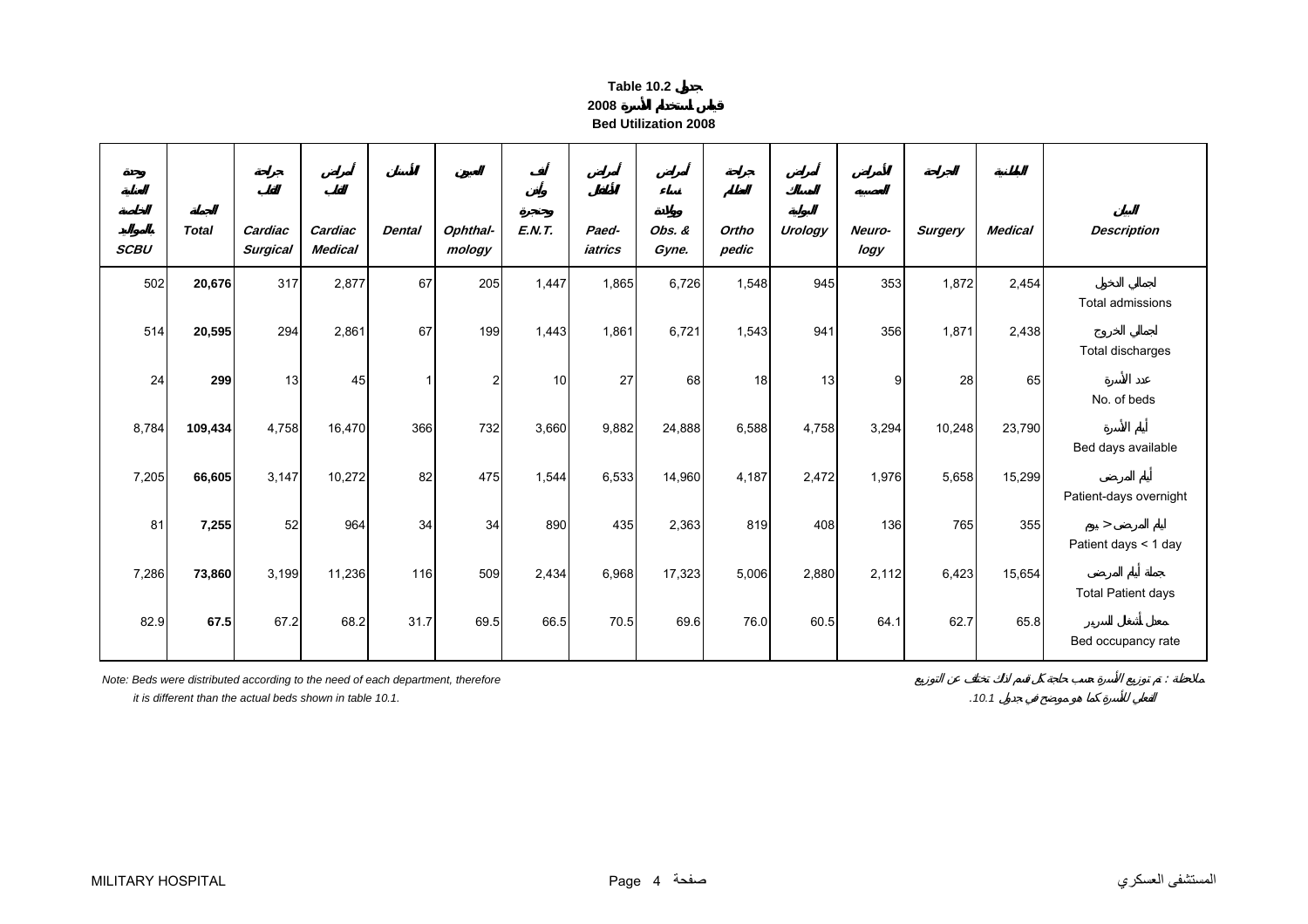# **2008 Bed Utilization 2008(Cont'd) Table 10.2 ( )**

| <b>SCBU</b> | <b>Total</b> | Cardiac<br><b>Surgical</b> | Cardiac<br><b>Medical</b> | <b>Dental</b> | Ophthal-<br>mology | <b>E.N.T.</b> | Paed-<br>iatrics | Obs. &<br>Gyne. | Ortho<br>pedic | Urology | Neuro-<br>logy | <b>Surgery</b> | <b>Medical</b> | <b>Description</b>      |
|-------------|--------------|----------------------------|---------------------------|---------------|--------------------|---------------|------------------|-----------------|----------------|---------|----------------|----------------|----------------|-------------------------|
| 21.4        | 68.9         | 22.6                       | 63.6                      | 67.0          | 99.5               | 144.3         | 68.9             | 98.8            | 85.7           | 72.4    | 39.6           | 66.8           | 37.5           |                         |
|             |              |                            |                           |               |                    |               |                  |                 |                |         |                |                |                | Turnover rate           |
| 2.9         | $1.7$        | 5.3                        | 1.8                       | 3.7           | 1.1                | 0.8           | 1.6              | 1.1             | 1.0            | 2.0     | 3.3            | 2.0            | 3.3            | Turnover interval       |
|             |              |                            |                           |               |                    |               |                  |                 |                |         |                |                |                |                         |
| 1.4         | 56.5         | 0.9                        | 7.9                       | 0.2           | 0.6                | 4.0           | 5.1              | 18.4            | 4.2            | 2.6     | 1.0            | 5.1            | 6.7            | Average daily admission |
|             |              |                            |                           |               |                    |               |                  |                 |                |         |                |                |                |                         |
| 1.4         | 56.3         | 0.8                        | 7.8                       | 0.2           | 0.5                | 3.9           | 5.1              | 18.4            | 4.2            | 2.6     | 1.0            | 5.1            | 6.7            | Average daily discharge |
|             |              |                            | 3.9                       | 1.7           | 2.6                | 1.7           | 3.7              | 2.6             | 3.2            | 3.1     | 5.9            | 3.4            | 6.4            |                         |
| 14.2        | 3.6          | 10.9                       |                           |               |                    |               |                  |                 |                |         |                |                |                | Average length of stay  |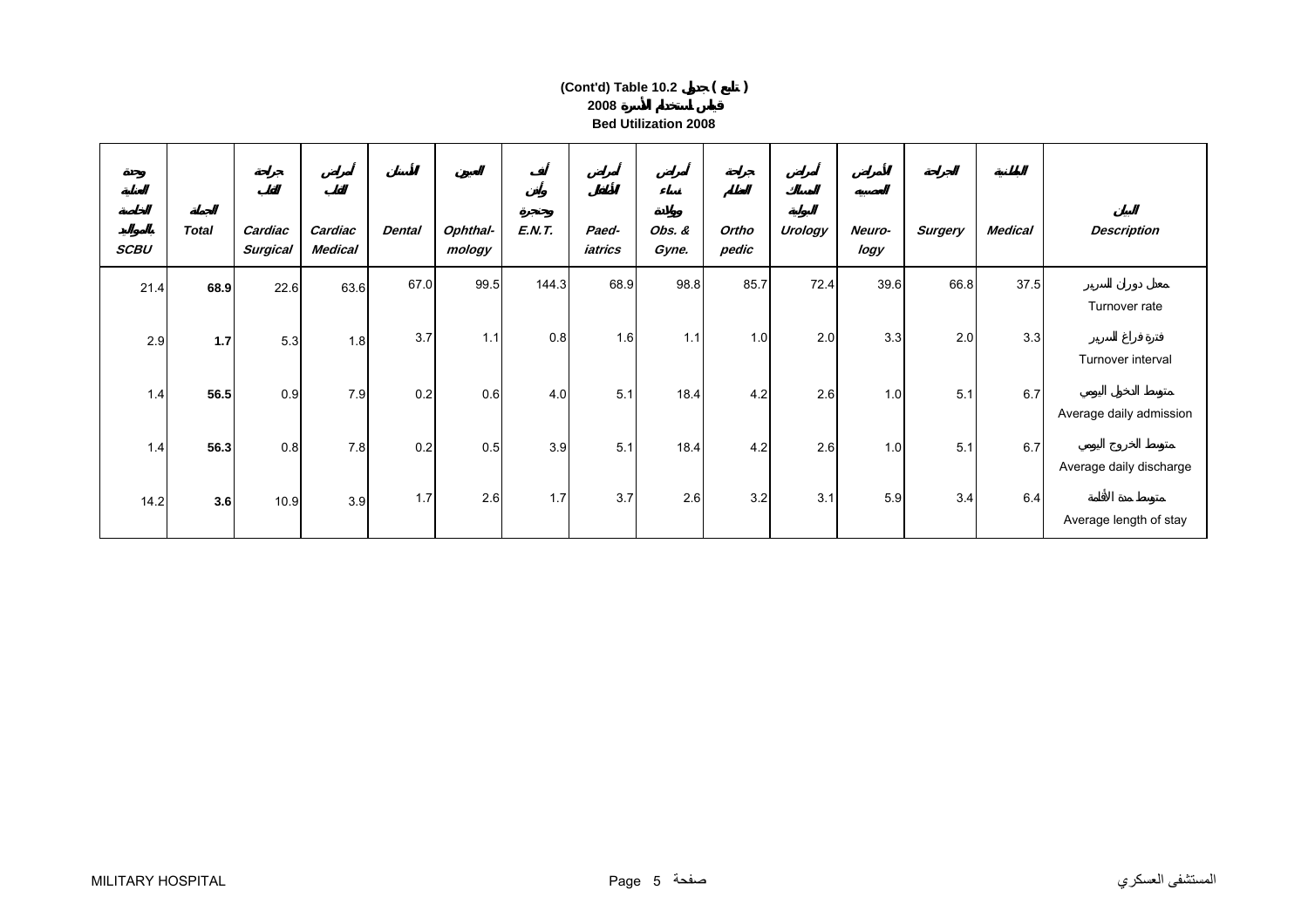**2008**

<span id="page-5-0"></span>

| Depart-<br>ment<br><b>Month</b> | <b>SCBU</b> | <b>Total</b> | Cardiac<br><b>Surgical</b> | Cardiac<br><b>Medical</b> | <b>Dental</b> | Ophthal-<br>mology | E.N.T. | Paed-<br>iatrics | Obs. &<br>Gyne. | Ortho<br>pedic | <b>Urology</b> | Neuro-<br>logy | <b>Surgery</b> | <b>Medical</b> |  |
|---------------------------------|-------------|--------------|----------------------------|---------------------------|---------------|--------------------|--------|------------------|-----------------|----------------|----------------|----------------|----------------|----------------|--|
| January                         |             |              |                            |                           |               |                    |        |                  |                 |                |                |                |                |                |  |
| Admission                       | 39          | 1,805        | 31                         | 281                       |               | 12                 | 125    | 176              | 552             | 139            | 115            | 28             | 148            | 198            |  |
| <b>Discharges</b>               | 44          | 1,714        | 26                         | 255                       |               | 9                  | 127    | 168              | 538             | 125            | 115            | 26             | 148            | 177            |  |
| February                        |             |              |                            |                           |               |                    |        |                  |                 |                |                |                |                |                |  |
| Admission                       | 30          | 1,811        | 36                         | 270                       |               | 20                 | 130    | 175              | 536             | 144            | 117            | 24             | 146            | 213            |  |
| Discharges                      | 33          | 1,734        | 21                         | 236                       |               | 20                 | 126    | 166              | 510             | 148            | 116            | 29             | 146            | 216            |  |
| March                           |             |              |                            |                           |               |                    |        |                  |                 |                |                |                |                |                |  |
| Admission                       | 36          | 1,960        | 32                         | 274                       | 3             | 30                 | 133    | 186              | 587             | 160            | 137            | 39             | 161            | 218            |  |
| Discharges                      | 37          | 1,935        | 24                         | 262                       | 3             | 27                 | 129    | 196              | 581             | 149            | 135            | 34             | 162            | 233            |  |
| April                           |             |              |                            |                           |               |                    |        |                  |                 |                |                |                |                |                |  |
| Admission                       | 50          | 1,887        | 33                         | 283                       |               | 20                 | 138    | 167              | 602             | 136            | 88             | 27             | 163            | 229            |  |
| Discharges                      | 45          | 1,786        | 30                         | 240                       |               | 25                 | 138    | 169              | 589             | 129            | 94             | 30             | 154            | 187            |  |
| May                             |             |              |                            |                           |               |                    |        |                  |                 |                |                |                |                |                |  |
| Admission                       | 55          | 1,775        | 27                         | 241                       |               | 23                 | 133    | 164              | 548             | 150            | 64             | 35             | 172            | 218            |  |
| Discharges                      | 58          | 1,818        | 33                         | 270                       |               | 20                 | 136    | 181              | 563             | 148            | 55             | 38             | 177            | 197            |  |
| June                            |             |              |                            |                           |               |                    |        |                  |                 |                |                |                |                |                |  |
| Admission                       | 44          | 1,749        | 22                         | 232                       | 12            | 27                 | 136    | 137              | 533             | 143            | 59             | 30             | 192            | 226            |  |
| Discharges                      | 41          | 1,710        | 20                         | 262                       | 9             | 22                 | 139    | 111              | 521             | 127            | 59             | 27             | 188            | 225            |  |
| July                            |             |              |                            |                           |               |                    |        |                  |                 |                |                |                |                |                |  |
| Admission                       | 34          | 1,699        | 26                         | 216                       | 15            | $6 \mid$           | 144    | 118              | 575             | 136            | 69             | 20             | 189            | 185            |  |
| Discharges                      | 38          | 1,746        | 25                         | 248                       | 17            | 10                 | 141    | 110              | 564             | 153            | 69             | 25             | 181            | 203            |  |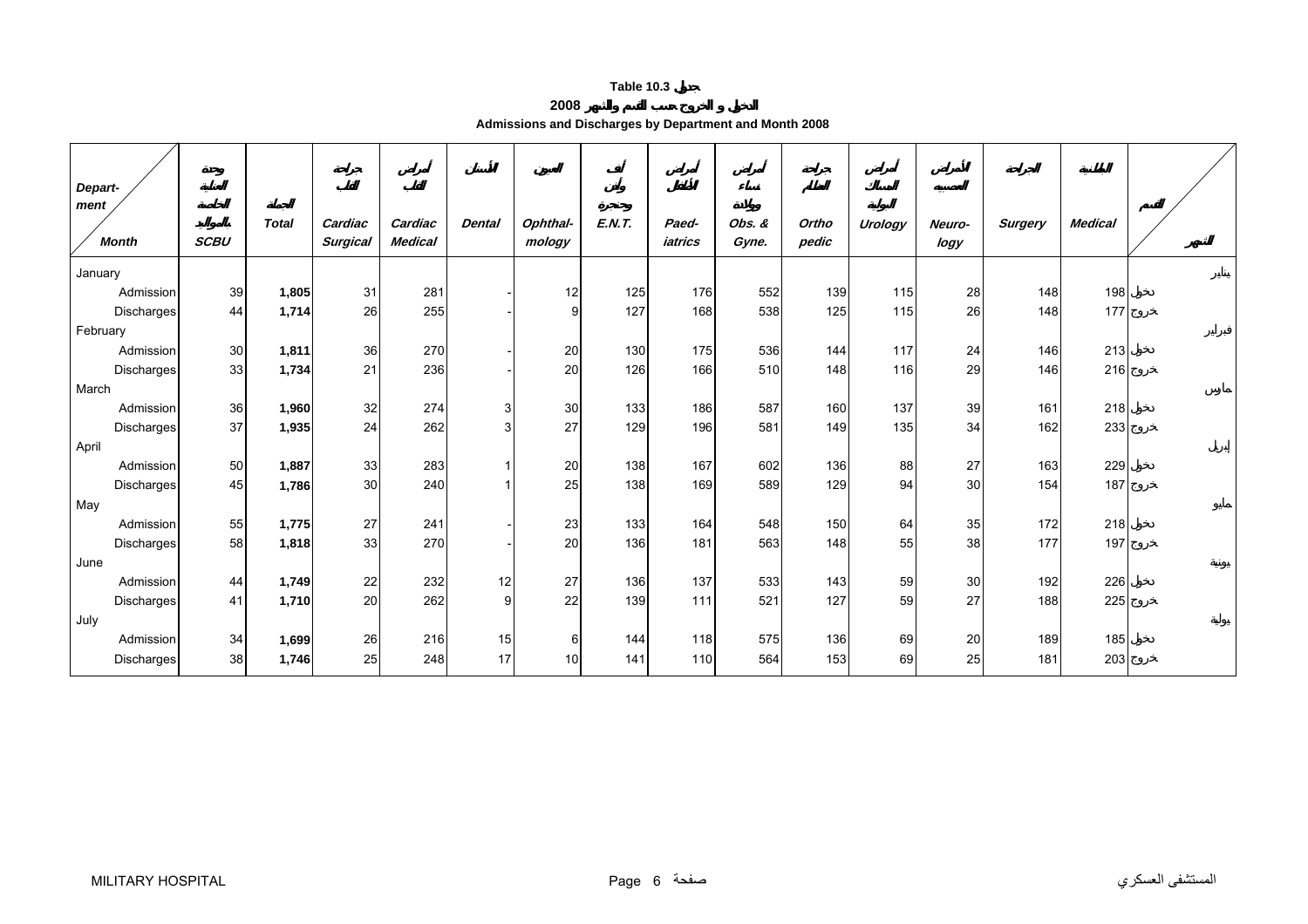# **(Cont'd) Table 10.3 ( )**

**2008**

**Admissions and Discharges by Department and Month 2008** 

| Depart-<br>ment<br><b>Month</b> | <b>SCBU</b> | <b>Total</b> | Cardiac<br><b>Surgical</b> | Cardiac<br><b>Medical</b> | <b>Dental</b> | Ophthal-<br>mology | E.N.T. | Paed-<br>iatrics | Obs. &<br>Gyne. | Ortho<br>pedic | Urology | Neuro-<br>logy | <b>Surgery</b> | <b>Medical</b> |  |
|---------------------------------|-------------|--------------|----------------------------|---------------------------|---------------|--------------------|--------|------------------|-----------------|----------------|---------|----------------|----------------|----------------|--|
| August                          |             |              |                            |                           |               |                    |        |                  |                 |                |         |                |                |                |  |
| Admission                       | 50          | 1,581        | 20                         | 212                       | 8             | 17                 | 118    | 110              | 556             | 100            | 71      | 20             | 149            | 200            |  |
| Discharges                      | 48          | 1,573        | 21                         | 203                       | 9             | 16                 | 117    | 108              | 557             | 107            | 73      | 15             | 159            | 188            |  |
| September                       |             |              |                            |                           |               |                    |        |                  |                 |                |         |                |                |                |  |
| Admission                       | 44          | 1,528        | 16                         | 231                       | 8             | 9                  | 101    | 130              | 559             | 101            | 62      | 28             | 107            | 176            |  |
| <b>Discharges</b>               | 42          | 1,540        | 19                         | 237                       | 8             | 10                 | 98     | 133              | 564             | 112            | 61      | 25             | 95             | 178            |  |
| October                         |             |              |                            |                           |               |                    |        |                  |                 |                |         |                |                |                |  |
| Admission                       | 46          | 1,739        | 29                         | 217                       | 11            | 17                 | 100    | 156              | 621             | 111            | 70      | 32             | 175            | 200            |  |
| Discharges                      | 44          | 1,697        | 21                         | 203                       | 11            | 16                 | 99     | 157              | 615             | 108            | 66      | 31             | 179            | 191            |  |
| November                        |             |              |                            |                           |               |                    |        |                  |                 |                |         |                |                |                |  |
| Admission                       | 42          | 1,731        | 25                         | 244                       | 5             | 22                 | 103    | 180              | 559             | 124            | 62      | 36             | 163            | 208            |  |
| Discharges                      | 46          | 1,693        | 28                         | 236                       | 5             | 22                 | 103    | 175              | 553             | 125            | 58      | 37             | 155            | 196            |  |
| December                        |             |              |                            |                           |               |                    |        |                  |                 |                |         |                |                |                |  |
| Admission                       | 32          | 1,411        | 20                         | 176                       |               | 2                  | 86     | 166              | 498             | 104            | 31      | 34             | 107            | 183            |  |
| Discharges                      | 38          | 1,649        | 26                         | 209                       |               | 2                  | 90     | 187              | 566             | 112            | 40      | 39             | 127            | 247            |  |
| <b>Total</b>                    |             |              |                            |                           |               |                    |        |                  |                 |                |         |                |                |                |  |
| <b>Admission</b>                | 502         | 20,676       | 317                        | 2,877                     | 67            | 205                | 1,447  | 1,865            | 6,726           | 1,548          | 945     | 353            | 1,872          | 2,454          |  |
| <b>Discharges</b>               | 514         | 20,595       | 294                        | 2,861                     | 67            | 199                | 1,443  | 1,861            | 6,721           | 1,543          | 941     | 356            | 1,871          | 2,438          |  |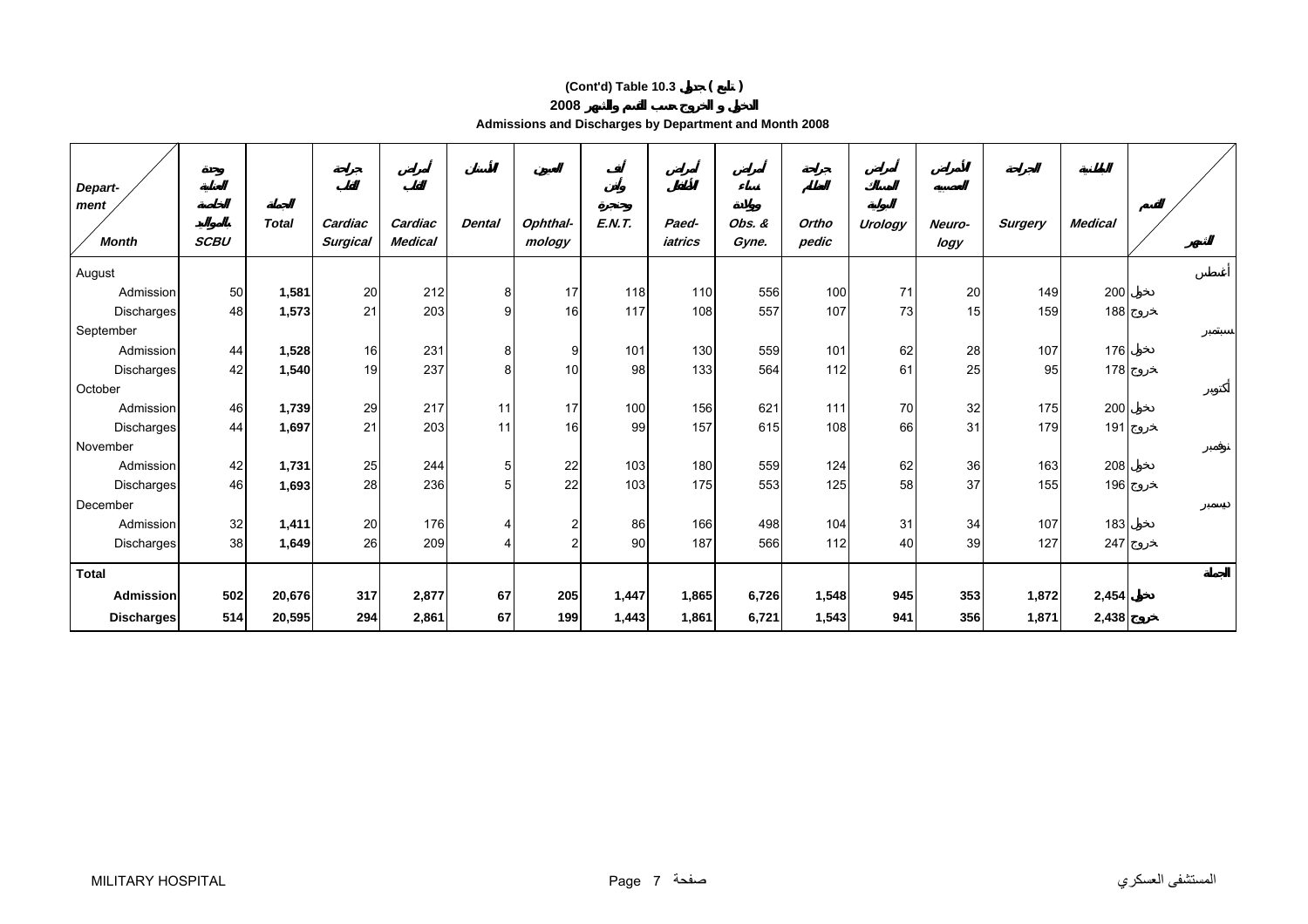<span id="page-7-0"></span>

|                        |       |        |       |        | Discharges by Department 2004 - 2008 |        |       |        |       |        |
|------------------------|-------|--------|-------|--------|--------------------------------------|--------|-------|--------|-------|--------|
|                        | 2008  |        |       | 2007   | 2006                                 |        |       | 2005   | 2004  |        |
| <b>Department</b>      | %     | No.    | %     | No.    | %                                    | No.    | %     | No.    | %     | No.    |
| Medical                | 11.5  | 2,438  | 10.3  | 2,343  | 9.1                                  | 1,971  | 9.3   | 2,236  | 8.4   | 1,883  |
| Surgery                | 8.9   | 1,871  | 7.7   | 1,762  | 7.1                                  | 1,532  | 9.1   | 2,197  | 10.7  | 2,397  |
| Neurology              | 1.7   | 356    | 1.5   | 332    | 2.5                                  | 538    | 0.7   | 161    | 0.8   | 170    |
| Paediatrics            | 8.8   | 1,861  | 9.1   | 2,078  | 10.7                                 | 2,305  | 8.7   | 2,096  | 7.8   | 1,748  |
| Obstetrics\Gynecology  | 31.8  | 6,721  | 27.1  | 6,191  | 27.4                                 | 5,893  | 25.7  | 6,179  | 24.5  | 5,482  |
| Ear, Nose & Throat     | 6.8   | 1,443  | 5.5   | 1,252  | 5.6                                  | 1,205  | 4.6   | 1,094  | 3.8   | 846    |
| Urology                | 4.5   | 941    | 6.5   | 1,479  | 6.7                                  | 1,452  | 6.1   | 1,462  | 6.9   | 1,543  |
| Orthopedics            | 7.3   | 1,543  | 6.1   | 1,388  | 6.6                                  | 1,418  | 9.1   | 2,198  | 9.8   | 2,187  |
| Dental                 | 0.3   | 67     | 0.9   | 206    | 0.7                                  | 156    | 1.0   | 237    | 1.0   | 213    |
| Ophthalmology          | 0.9   | 199    | 1.0   | 233    | 1.1                                  | 234    | 1.5   | 349    | 3.0   | 682    |
| <b>Sub-Total</b>       | 82.6  | 17,440 | 75.6  | 17,264 | 77.5                                 | 16,704 | 75.7  | 18,209 | 76.5  | 17,151 |
| <b>Cardiac Center</b>  |       |        |       |        |                                      |        |       |        |       |        |
| Cardiac Medical        | 13.6  | 2,861  | 18.4  | 4,203  | 18.8                                 | 4,052  | 19.9  | 4,780  | 18.6  | 4,165  |
| Cardiac Surgical       | 1.4   | 294    | 3.6   | 822    | 1.4                                  | 293    | 2.5   | 607    | 2.8   | 637    |
| Sub-Total              | 14.9  | 3,155  | 22.0  | 5,025  | 20.2                                 | 4,345  | 22.4  | 5,387  | 21.4  | 4,802  |
| <b>Total</b>           | 97.6  | 20,595 | 97.6  | 22,289 | 97.7                                 | 21,049 | 98.1  | 23,596 | 98.0  | 21,953 |
| Special Care Baby Unit | 2.4   | 514    | 2.4   | 543    | 2.3                                  | 496    | 1.9   | 446    | 2.0   | 459    |
| <b>Grand Total</b>     | 100.0 | 21,109 | 100.0 | 22,832 | 100.0                                | 21,545 | 100.0 | 24,042 | 100.0 | 22,412 |

#### **Table 10.4 2008 - 2004**

Day Case Unit 1,900 4,900 4,880 4,770 4,770 4,274 3,239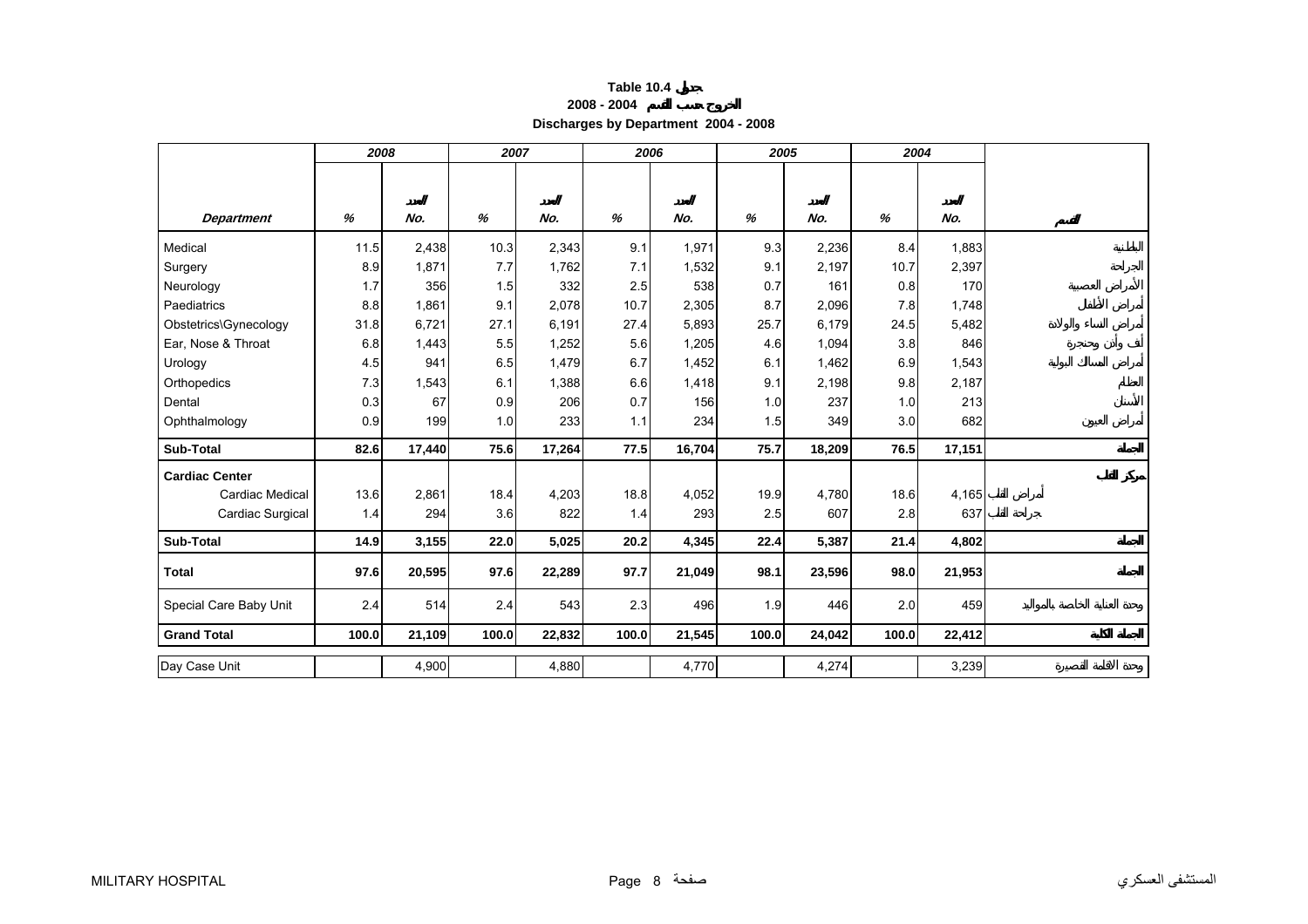**2008 ( ) Discharges (Alive and Dead) by Principal Diagnosis and Age Groups 2008** 

<span id="page-8-0"></span>

| <b>Total</b> | $70+$                | 60-69                | 50-59     | 40-49                | $30 - 39$ | $20 - 29$            | $10 - 19$ | $1 - 9$              | $<$ 1 yr |                             | <b>Principal Diagnosis</b>                                                              | ICD-10 Code |
|--------------|----------------------|----------------------|-----------|----------------------|-----------|----------------------|-----------|----------------------|----------|-----------------------------|-----------------------------------------------------------------------------------------|-------------|
| 596<br>31    | 116<br>22            | 63<br>$\overline{2}$ | 43        | 41                   | 34        | 44                   | 17        | 204                  |          | 34 Alive<br>- <b>I</b> Dead | Infectious & parasitic diseases                                                         | A00-B99     |
| 885<br>13    | 100<br>5             | 94<br>5              | 161       | 172                  | 122       | 96                   | 78        | 58                   |          | 4 Alive<br>1 Dead           | Neoplasms                                                                               | C00-D48     |
| 345          | 35                   | 30                   | 26        | 30                   | 27        | 37                   | 27        | 123                  |          | 10 Alive<br>1 Dead          |                                                                                         | D50-D89     |
|              |                      |                      |           |                      |           |                      |           |                      |          |                             | Diseases of the blood & blood-forming organs<br>and disorder involving immune mechanism |             |
| 431          | 66<br>$\overline{2}$ | 63                   | 57        | 49                   | 71        | 73                   | 24        | 22<br>$\overline{c}$ |          | 6 Alive<br>1 Dead           | Endocrine, Nutritional & Metabolic Diseases                                             | E00-E90     |
| 29<br>3      |                      | $\overline{2}$       |           | 2                    |           |                      |           | 5                    |          | - Alive<br>1 Dead           | Mental & behavioural disorder                                                           | F00-F99     |
| 334          | 44                   | 29                   | 41        | 47                   | 24        | 43                   | 27        | 66<br>-1             |          | 13 Alive<br>- Dead          | Diseases of the nervous system                                                          | G00-G99     |
| 162          | 50                   | 46                   | 26        | 10                   |           |                      |           | 14                   |          | 1 Alive<br>-Dead            | Diseases of the Eye and Adnexa                                                          | H00-H59     |
| 169          |                      | 5                    | 12        | 26                   | 14        | 18                   | 21        | 69                   |          | - Alive<br>- Dead           | Diseases of the Ear and Mustoid process                                                 | H60-H95     |
| 1,492<br>145 | 324<br>76            | 305<br>19            | 373<br>22 | 240<br>11            | 131       | 74<br>$\overline{2}$ | 23<br>3   | 12<br>$\overline{2}$ |          | 10 Alive<br>6 Dead          | Diseases of the circulatory system                                                      | $100 - 199$ |
| 1,801<br>18  | 84<br>9 <sub>l</sub> | 72<br>$\mathbf 1$    | 59        | 90<br>$\overline{2}$ | 131       | 176                  | 169       | 901<br>5             |          | 119 Alive<br>1 Dead         | Diseases of the respiratory system                                                      | J00-J99     |
| 1,181        | 58<br>6              | 59                   | 168       | 244                  | 202       | 257                  | 79        | 104                  |          | 10 Alive<br>1 Dead          | Diseases of the digestive system                                                        | K00-K93     |
| 222          | 13                   | 24                   | 27        | 25                   | 31        | 49                   | 26        | 25                   |          | 2 Alive<br>- <b>I</b> Dead  | Diseases of the skin & subcutaneous tissue                                              | L00-L99     |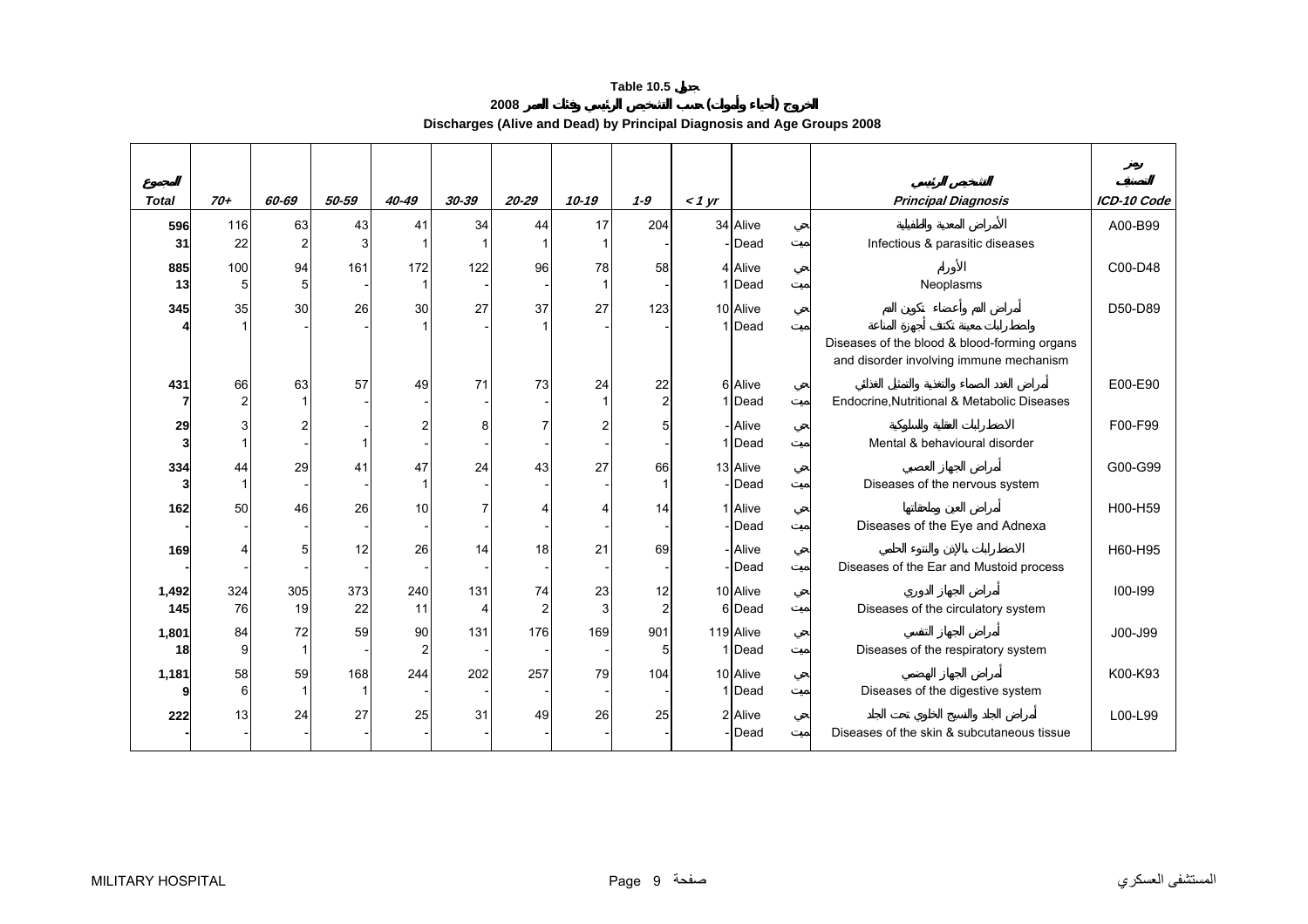# **(Cont'd) Table 10.5 ( )**

**2008 ( )** 

**Discharges (Alive and Dead) by Principal Diagnosis and Age Groups 2008** 

| <b>Total</b>          | $70+$              | 60-69 | 50-59 | 40-49                 | 30-39 | $20 - 29$            | $10 - 19$             | $1 - 9$  | $<$ 1 yr |                          | <b>Principal Diagnosis</b>                                                                 | ICD-10 Code |
|-----------------------|--------------------|-------|-------|-----------------------|-------|----------------------|-----------------------|----------|----------|--------------------------|--------------------------------------------------------------------------------------------|-------------|
| 921                   | 59                 | 85    | 134   | 168                   | 175   | 197                  | 56                    | 46       |          | 1 Alive<br>1 Dead        | Diseases of the musculoskeletal system and<br>connective tissue                            | M00-M99     |
| 1,043                 | 113<br>5           | 102   | 168   | 244                   | 162   | 131                  | 46                    | 68       |          | 9 Alive<br>- <b>Dead</b> | Diseases of genitourinary system                                                           | N00-N99     |
| 5,419                 |                    |       |       | 423                   | 2,147 | 2,711                | 138                   |          |          | - Alive<br>- <b>Dead</b> | Pregnancy, childbirth & the peurperium                                                     | O00-O99     |
| 583<br>26             |                    |       |       |                       |       |                      |                       |          |          | 583 Alive<br>26 Dead     | Certain conditions originating in perinatal period                                         | P00-P96     |
| 120<br>10             | 21                 | 3     | g     | 10                    | 8     | 15                   | 6                     | 42       |          | 25 Alive<br>9 Dead       | Congenital Malformations, Deformations and<br><b>Chromosomal Abnormalities</b>             | Q00-Q99     |
| 2,666<br>43           | 361<br>22          | 410   | 521   | 416<br>3              | 244   | 259                  | 125<br>$\overline{2}$ | 304      |          | 26 Alive<br>1 Dead       | Symptoms, Signs and Abnormal Clinical and<br>Laboratory Findings, not elsewhere classified | R00-R99     |
| 951                   | 46                 | 31    | 67    | 94                    | 149   | 268                  | 132                   | 141      |          | 23 Alive<br>-Dead        | Injury, Poisoning and Certain other<br>Consequences of external causes                     | S00-T98     |
| 722<br>$\overline{7}$ | 78<br>$\mathbf{1}$ | 113   | 186   | 108<br>$\overline{c}$ | 36    | 38<br>$\overline{2}$ | 22                    | 134<br>1 |          | 7 Alive<br>- <b>Dead</b> | External causes of Morbidity and Mortality                                                 | V00-Y98     |
| 700                   | 28                 | 27    | 45    | 76                    | 188   | 253                  | 45                    | 30       |          | 8 Alive<br>1 Dead        |                                                                                            | Z00-Z99     |
|                       |                    |       |       |                       |       |                      |                       |          |          |                          | Factors influencing health status and<br>contact with health services                      |             |
| 20,772                | 1,584              | 1,563 | 2,123 | 2,515                 | 3,911 | 4,750                | 1,067                 | 2,368    |          | 891 Alive                |                                                                                            |             |
| 337                   | 152                | 37    | 31    | 24                    |       | 13                   | 10                    | 14       |          | 50 Dead                  | <b>Total</b>                                                                               |             |
| 21,109                | 1,736              | 1,600 | 2,154 | 2,539                 | 3,917 | 4,763                | 1,077                 | 2,382    |          | 941 Total                |                                                                                            |             |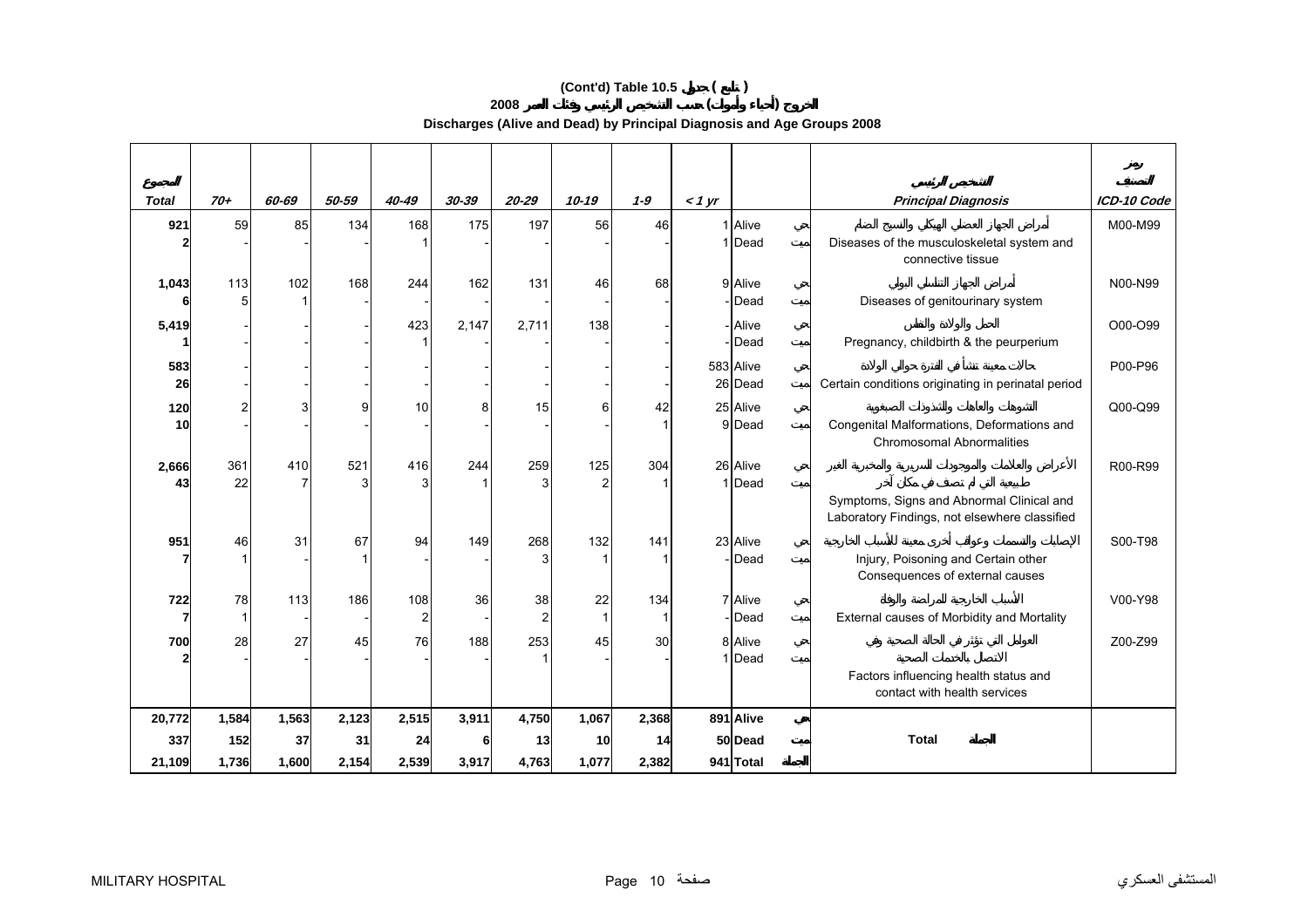# **2008 ( )**

**Discharges (Alive and Dead) by Principal Diagnosis, Nationality and Sex 2008** 

<span id="page-10-0"></span>

|              | <b>Total</b>   |       |             |              | Non-Bahraini   |       |             |       | <b>Bahraini</b>       |       |                |          |                                                                                         |          |
|--------------|----------------|-------|-------------|--------------|----------------|-------|-------------|-------|-----------------------|-------|----------------|----------|-----------------------------------------------------------------------------------------|----------|
|              | Female         |       | <b>Male</b> |              | Female         |       | <b>Male</b> |       | Female                |       | <b>Male</b>    |          |                                                                                         |          |
| Grand        |                |       |             |              |                |       |             |       |                       |       |                |          |                                                                                         | $ICD-10$ |
| <b>Total</b> | <b>Dead</b>    | Alive | <b>Dead</b> | Alive        | <b>Dead</b>    | Alive | <b>Dead</b> | Alive | <b>Dead</b>           | Alive | <b>Dead</b>    | Alive    | <b>Principal Diagnosis</b>                                                              | Code     |
| 627          | 16             | 314   | 15          | 282          | $\overline{2}$ | 63    |             | 71    | 14                    | 251   | 14             | 211      | Infectious & parasitic diseases                                                         | A00-B99  |
| 898          |                | 410   | q           | 475          |                | 96    |             | 152   | $\boldsymbol{\Delta}$ | 314   | 9              | 323      | Neoplasms                                                                               | C00-D48  |
| 349          |                | 210   |             | 135          |                | 73    | 2           | 31    |                       | 137   |                | 104      |                                                                                         | D50-D89  |
|              |                |       |             |              |                |       |             |       |                       |       |                |          | Diseases of the blood & blood-forming organs<br>and disorder involving immune mechanism |          |
| 438          |                | 223   | 3           | 208          |                | 36    | 1           | 23    | Δ                     | 187   | $\overline{2}$ | 185      | Endocrine, Nutritional & Metabolic Diseases                                             | E00-E90  |
| 32           |                | 20    |             | $\mathsf{Q}$ |                | 12    |             | 3     |                       | 8     |                | $6 \mid$ | Mental & behavioural disorder                                                           | F00-F99  |
| 337          |                | 158   |             | 176          |                | 28    |             | 41    |                       | 130   |                | 135      | Diseases of the nervous system                                                          | G00-G99  |
| 162          |                | 79    |             | 83           |                | 11    |             | 8     |                       | 68    |                | 75       |                                                                                         | H00-H59  |
| 169          |                | 64    |             | 105          |                | 16    |             | 33    |                       | 48    |                | 72       | Diseases of the Eye and Adnexa                                                          | H60-H95  |
|              |                |       |             |              |                |       |             |       |                       |       |                |          | Diseases of the Ear and Mustoid process                                                 |          |
| 1,637        | 56             | 544   | 89          | 948          | 61             | 83    | 21          | 224   | 50                    | 461   | 68             | 724      | Diseases of the circulatory system                                                      | 100-199  |
| 1,819        | 5 <sup>1</sup> | 712   | 13          | 1,089        |                | 165   | -1          | 280   | 4                     | 547   | 12             | 809      | Diseases of the respiratory system                                                      | J00-J99  |
| 1,190        | ٩              | 536   | 6           | 645          |                | 121   |             | 244   | 2                     | 415   | 6              | 401      | Diseases of the digestive system                                                        | K00-K93  |
| 222          |                | 91    |             | 131          |                | 16    |             | 37    |                       | 75    |                | 94       | Diseases of the skin & subcutaneous tissue                                              | L00-L99  |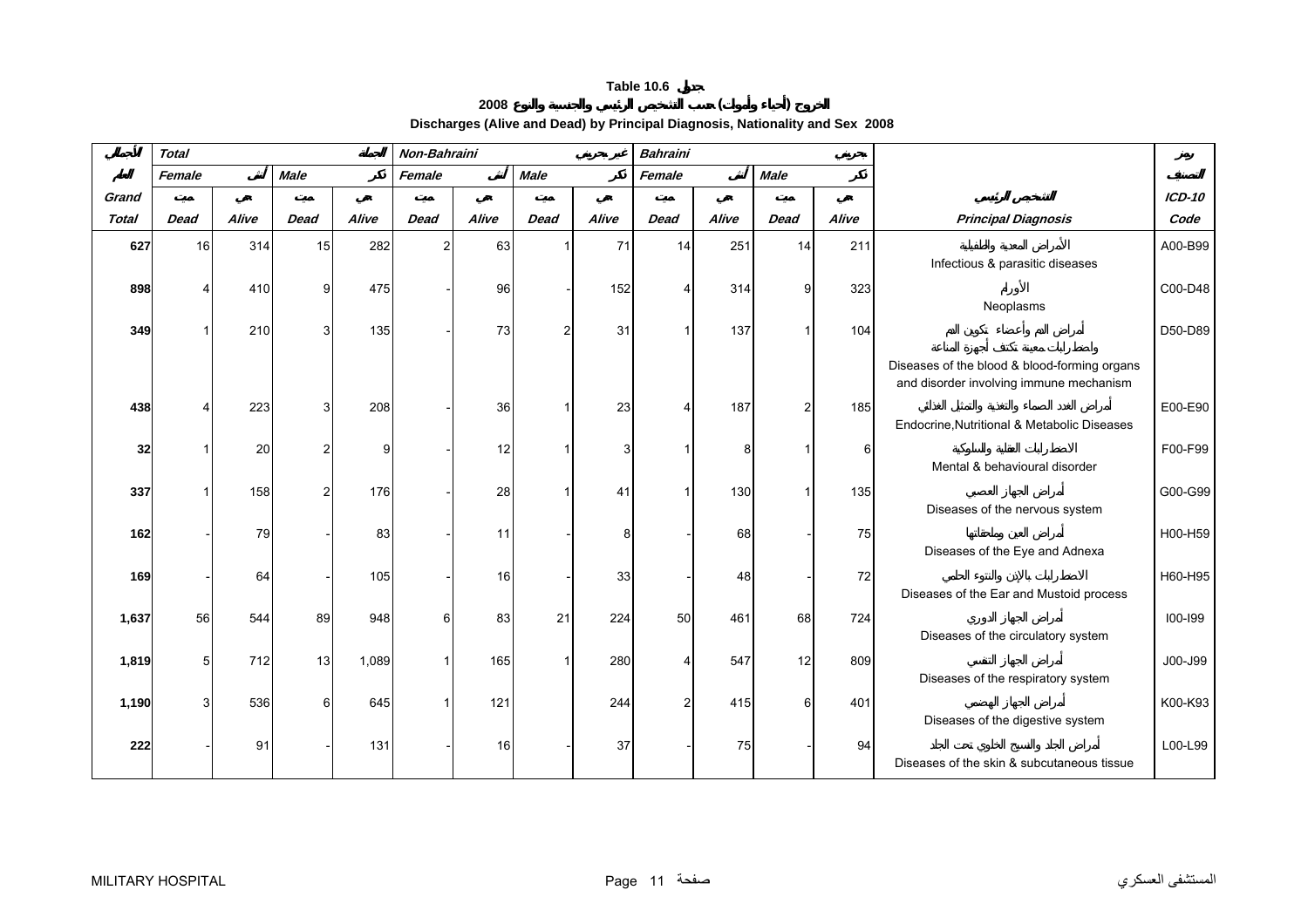# **(Cont'd) Table 10.6 ( ) 2008 ( )**

**Discharges (Alive and Dead) by Principal Diagnosis, Nationality and Sex 2008** 

|              | <b>Total</b> |        |             |       | Non-Bahraini |       |                |       | <b>Bahraini</b> |       |                |       |                                                                                                                         |           |
|--------------|--------------|--------|-------------|-------|--------------|-------|----------------|-------|-----------------|-------|----------------|-------|-------------------------------------------------------------------------------------------------------------------------|-----------|
|              | Female       |        | <b>Male</b> |       | Female       |       | <b>Male</b>    |       | Female          |       | <b>Male</b>    |       |                                                                                                                         |           |
| Grand        |              |        |             |       |              |       |                |       |                 |       |                |       |                                                                                                                         | ICD-10    |
| <b>Total</b> | <b>Dead</b>  | Alive  | <b>Dead</b> | Alive | <b>Dead</b>  | Alive | <b>Dead</b>    | Alive | <b>Dead</b>     | Alive | <b>Dead</b>    | Alive | <b>Principal Diagnosis</b>                                                                                              | Code      |
| 923          |              | 314    |             | 607   |              | 57    |                | 142   |                 | 257   |                | 465   | Diseases of the musculoskeletal system and<br>connective tissue                                                         | M00-M99   |
| 1,049        |              | 554    |             | 489   |              | 127   |                | 151   | 3               | 427   | っ              | 338   | Diseases of genitourinary system                                                                                        | N00-N99   |
| 5,420        |              | 5,419  |             |       |              | 2,615 |                |       |                 | 2,804 |                |       | Pregnancy, childbirth & the peurperium                                                                                  | O00-O99   |
| 609          | 13           | 263    | 13          | 320   | 5            | 101   | 6              | 130   | 8               | 162   | $\overline{7}$ | 190   | Certain conditions originating in perinatal period                                                                      | P00-P96   |
| 130          |              | 64     |             | 56    |              | 18    | $\overline{2}$ | 13    | 5               | 46    |                | 43    | Congenital Malformations, Deformations and<br><b>Chromosomal Abnormalities</b>                                          | $Q00-Q99$ |
| 2,709        | 22           | 1,152  | 21          | 1,514 |              | 243   | 6              | 393   | 18              | 909   | 15             | 1,121 | Symptoms, Signs and Abnormal Clinical and                                                                               | R00-R99   |
| 958          |              | 210    |             | 741   |              | 61    | $\mathcal{P}$  | 278   | 2               | 149   | 3              | 463   | Laboratory Findings, not elsewhere classified<br>Injury, Poisoning and Certain other<br>Consequences of external causes | S00-T98   |
| 729          |              | 242    | 6           | 480   |              | 39    | $\mathcal{P}$  | 125   |                 | 203   |                | 355   | External causes of Morbidity and Mortality                                                                              | V01-Y98   |
| 702          |              | 538    |             | 162   |              | 203   |                | 36    |                 | 335   |                | 126   | Factors influencing health status and                                                                                   | Z00-Z99   |
| 21,109       | 144          | 12,117 | 193         | 8,655 | 24           | 4,184 | 46             | 2,415 | 120             | 7,933 | 147            | 6,240 | contact with health services<br><b>Total</b>                                                                            |           |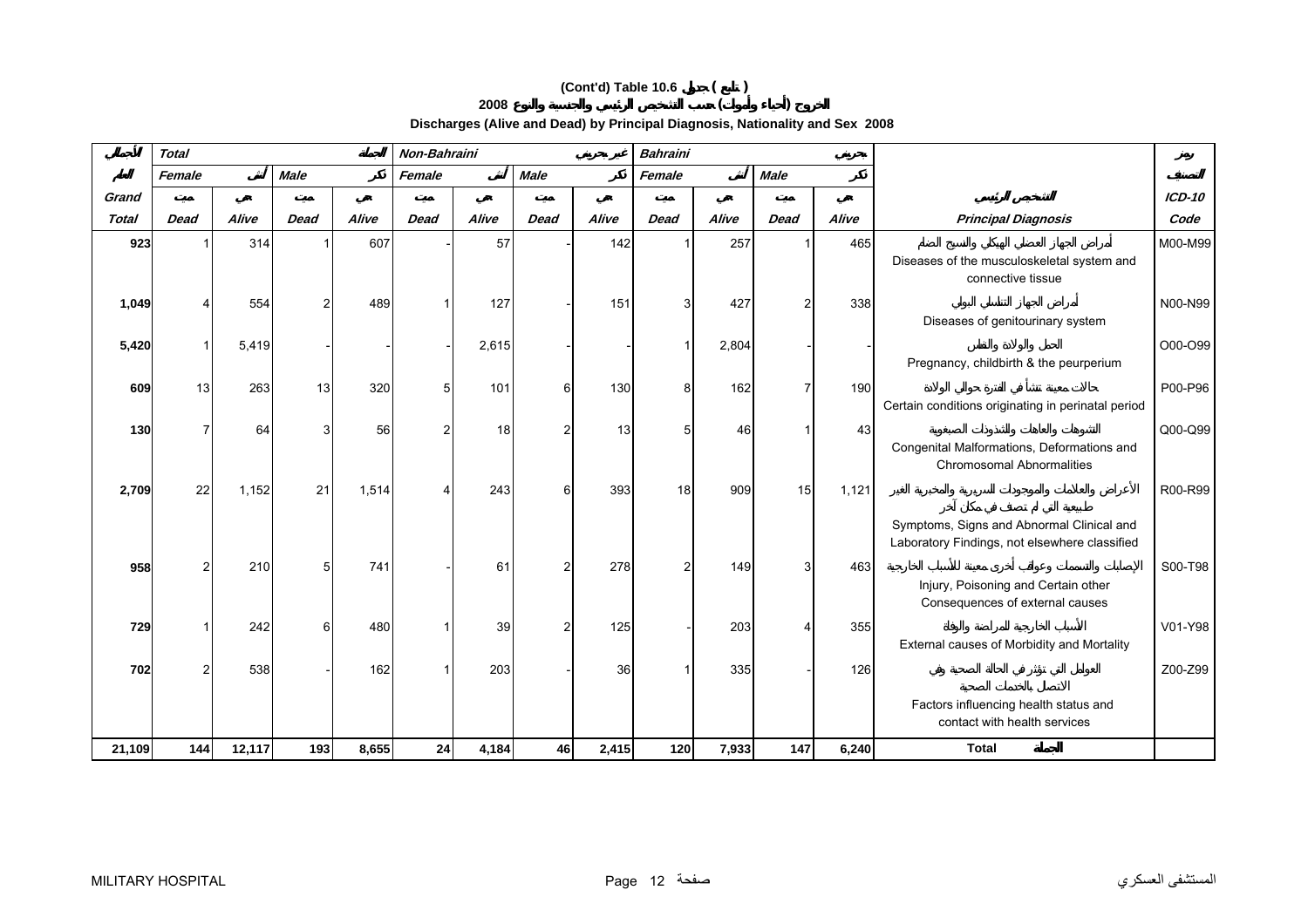# **2008 ( ) Discharges (Alive and Dead) by Age Groups, Nationality and Sex 2008**

<span id="page-12-0"></span>

| <b>Total</b> |                 |                | Non-Bahraini |                |                | <b>Bahraini</b> |        |             |             |                                                 |
|--------------|-----------------|----------------|--------------|----------------|----------------|-----------------|--------|-------------|-------------|-------------------------------------------------|
|              |                 |                |              |                |                |                 |        |             |             |                                                 |
| <b>Total</b> | Female          | <b>Male</b>    | <b>Total</b> | Female         | <b>Male</b>    | <b>Total</b>    | Female | <b>Male</b> |             | $\overline{)}$<br>$\left($<br>Age Group (Years) |
| 891          | 398             | 493            | 327          | 147            | 180            | 564             | 251    |             | 313 Alive   |                                                 |
| 50           | 26              | 24             | 24           | 11             | 13             | 26              | 15     |             | 11 Dead     | <1 year                                         |
| 941          | 424             | 517            | 351          | 158            | 193            | 590             | 266    |             | 324 Total   |                                                 |
| 2,368        | 964             | 1,404          | 717          | 301            | 416            | 1,651           | 663    |             | 988 Alive   |                                                 |
| 14           | $5\overline{)}$ | 9              | $\mathbf{2}$ |                | $\overline{2}$ | 12              | 5      |             | 7 Dead      | $1 - 9$                                         |
| 2,382        | 969             | 1,413          | 719          | 301            | 418            | 1,663           | 668    |             | 995 Total   |                                                 |
| 1,067        | 520             | 547            | 293          | 158            | 135            | 774             | 362    |             | 412 Alive   |                                                 |
| 10           | $\overline{3}$  | $\overline{7}$ |              |                |                | 10              | 3      |             | 7 Dead      | $10 - 19$                                       |
| 1,077        | 523             | 554            | 293          | 158            | 135            | 784             | 365    |             | 419 Total   |                                                 |
| 4,750        | 3,655           | 1,095          | 1,883        | 1,592          | 291            | 2,867           | 2,063  |             | 804 Alive   |                                                 |
| 13           | 3               | 10             | 6            |                | 6              | 7               | 3      |             | 4 Dead      | $20 - 29$                                       |
| 4,763        | 3,658           | 1,105          | 1,889        | 1,592          | 297            | 2,874           | 2,066  |             | 808 Total   |                                                 |
| 3,911        | 2,993           | 918            | 1,714        | 1,338          | 376            | 2,197           | 1,655  |             | 542 Alive   |                                                 |
| 6            | 1               | 5              | 5            | 1              | 4              | 1               |        |             | 1 Dead      | $30 - 39$                                       |
| 3,917        | 2,994           | 923            | 1,719        | 1,339          | 380            | 2,198           | 1,655  |             | 543 Total   |                                                 |
| 2,515        | 1,360           | 1,155          | 816          | 403            | 413            | 1,699           | 957    |             | 742 Alive   |                                                 |
| 24           | 8               | 16             | 10           | $\overline{2}$ | 8              | 14              | 6      |             | 8 Dead      | $40 - 49$                                       |
| 2,539        | 1,368           | 1,171          | 826          | 405            | 421            | 1,713           | 963    |             | 750 Total   |                                                 |
| 2,123        | 833             | 1,290          | 541          | 122            | 419            | 1,582           | 711    |             | 871 Alive   |                                                 |
| 31           | 9               | 22             | 8            |                | 8              | 23              | 9      |             | 14 Dead     | $50 - 59$                                       |
| 2,154        | 842             | 1,312          | 549          | 122            | 427            | 1,605           | 720    |             | 885 Total   |                                                 |
| 1,563        | 717             | 846            | 182          | 62             | 120            | 1,381           | 655    |             | 726 Alive   |                                                 |
| 37           | 19              | 18             | $\mathbf 2$  | $\mathbf{1}$   | 1              | 35              | 18     |             | 17 Dead     | $60 - 69$                                       |
| 1,600        | 736             | 864            | 184          | 63             | 121            | 1,416           | 673    |             | 743 Total   |                                                 |
| 1,584        | 677             | 907            | 126          | 61             | 65             | 1,458           | 616    |             | 842 Alive   |                                                 |
| 152          | 70              | 82             | 13           | 9              | 4              | 139             | 61     |             | 78 Dead     | $70 +$                                          |
| 1,736        | 747             | 989            | 139          | 70             | 69             | 1,597           | 677    |             | 920 Total   |                                                 |
| 20,772       | 12,117          | 8,655          | 6,599        | 4,184          | 2,415          | 14,173          | 7,933  |             | 6,240 Alive |                                                 |
| 337          | 144             | 193            | 70           | 24             | 46             | 267             | 120    |             | 147 Dead    | <b>Total</b>                                    |
| 21,109       | 12,261          | 8,848          | 6,669        | 4,208          | 2,461          | 14,440          | 8,053  |             | 6,387 Total |                                                 |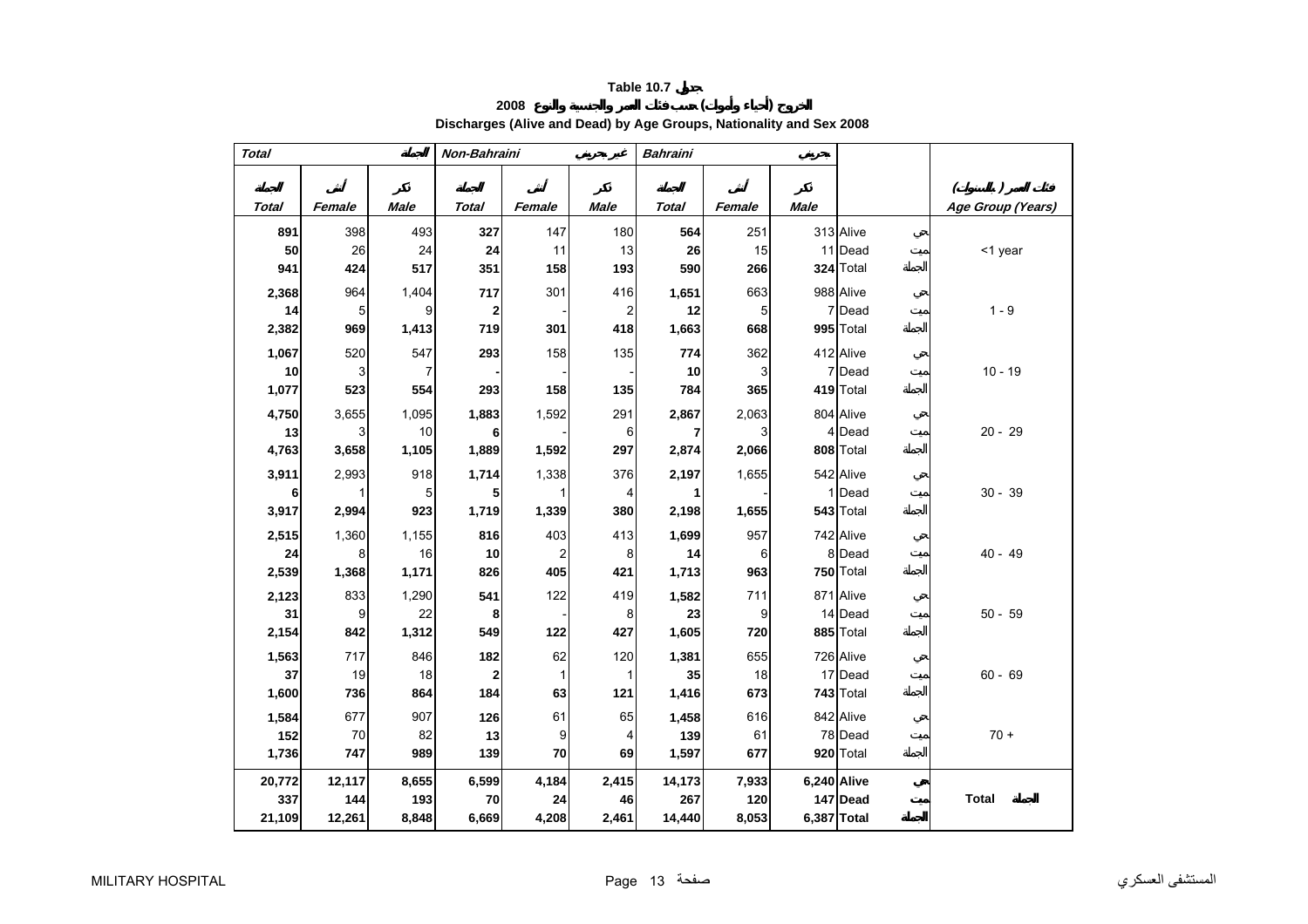# **2008**

| Discharges by Discharged Status, Nationality and Department 2008 |  |
|------------------------------------------------------------------|--|
|------------------------------------------------------------------|--|

<span id="page-13-0"></span>

|                           |                  |                                                              |                |                   |                       | $\star$                    |                         |                       |                     |                                           |                                        |                          |                                    |                                                          |
|---------------------------|------------------|--------------------------------------------------------------|----------------|-------------------|-----------------------|----------------------------|-------------------------|-----------------------|---------------------|-------------------------------------------|----------------------------------------|--------------------------|------------------------------------|----------------------------------------------------------|
| <b>Total</b>              | Cardiac          | Cardiac<br><b>Surgery Medical</b>                            | <b>Dental</b>  | Opthal-<br>mology | <b>E.N.T.</b>         | Paed-<br><i>iatrics</i> *  | Obs. &<br>Gyne.         | Ortho<br>pedic        | <b>Urology</b>      | Neuro-<br>logy                            | <b>Surgery</b>                         | General Medical          | <b>Nationality</b>                 | <b>Discharged Status</b>                                 |
| 80<br>23<br>103           |                  | $5\overline{)}$<br>$\overline{\mathbf{c}}$<br>$\overline{7}$ |                |                   |                       | 30<br>15<br>45             | 6                       | $\overline{2}$<br>2   | $\overline{2}$<br>2 | 2<br>$\overline{c}$                       | $\overline{9}$<br>9                    |                          | 28 Bah<br>1 Non-Bah<br>29 Total    | Left against medical advice                              |
| 14,033<br>6,551<br>20,584 | 195<br>86<br>281 | 2,215<br>569<br>2,784                                        | 54<br>13<br>67 | 174<br>25<br>199  | 1,078<br>364<br>1,442 | 1,489<br>779<br>2,268      | 3,655<br>3,029<br>6,684 | 1,101<br>428<br>1,529 | 652<br>285<br>937   | 233<br>101<br>334                         | 1,307<br>541<br>1,848                  | 1,880 Bah<br>2,211 Total | 331 Non-Bah                        | Discharged home                                          |
| 37<br>11<br>48            |                  | 9<br>$\ensuremath{\mathsf{3}}$<br>12                         |                |                   |                       | 11<br>$\overline{7}$<br>18 | 6                       |                       |                     | $\overline{\mathbf{c}}$<br>$\overline{2}$ | $2^{1}$<br>$\overline{2}$              |                          | 6 Bah<br>- Non-Bah<br>6 Total      | Transferred to local hospitals                           |
| 14<br>6<br>20             |                  | 6<br>1<br>$\overline{7}$                                     |                |                   |                       |                            |                         |                       |                     |                                           |                                        |                          | 4 Bah<br>-Non-Bah<br>4 Total       | Discharged to other medical<br>services for consultation |
| 9<br>8<br>17              |                  | $\boldsymbol{2}$<br>$\overline{\mathbf{4}}$<br>6             |                |                   |                       |                            |                         |                       |                     |                                           |                                        |                          | 2 Bah<br>1 Non-Bah<br>3 Total      | Discharged to overseas<br>hospitals                      |
| 267<br>70<br>337          | 11<br>12         | 41<br>4<br>45                                                |                |                   |                       | 22<br>18<br>40             | 13<br>8<br>21           | 5<br>61               | 2                   | 9<br>7<br>16                              | 8<br>$\overline{2}$<br>10 <sup>1</sup> |                          | 156 Bah<br>29 Non-Bah<br>185 Total | Death                                                    |
| 14,440<br>6,669<br>21,109 | 206<br>88<br>294 | 2,278<br>583<br>2,861                                        | 54<br>13<br>67 | 174<br>25<br>199  | 1,078<br>365<br>1,443 | 1,556<br>819<br>2,375      | 3,680<br>3,041<br>6,721 | 1,110<br>433<br>1,543 | 656<br>285<br>941   | 245<br>111<br>356                         | 1,327<br>544<br>1,871                  | 2,076 Bah<br>2,438 Total | 362 Non-Bah                        | <b>Total</b>                                             |

*\* Paediatrics including Special Care Baby Unit .* . *\**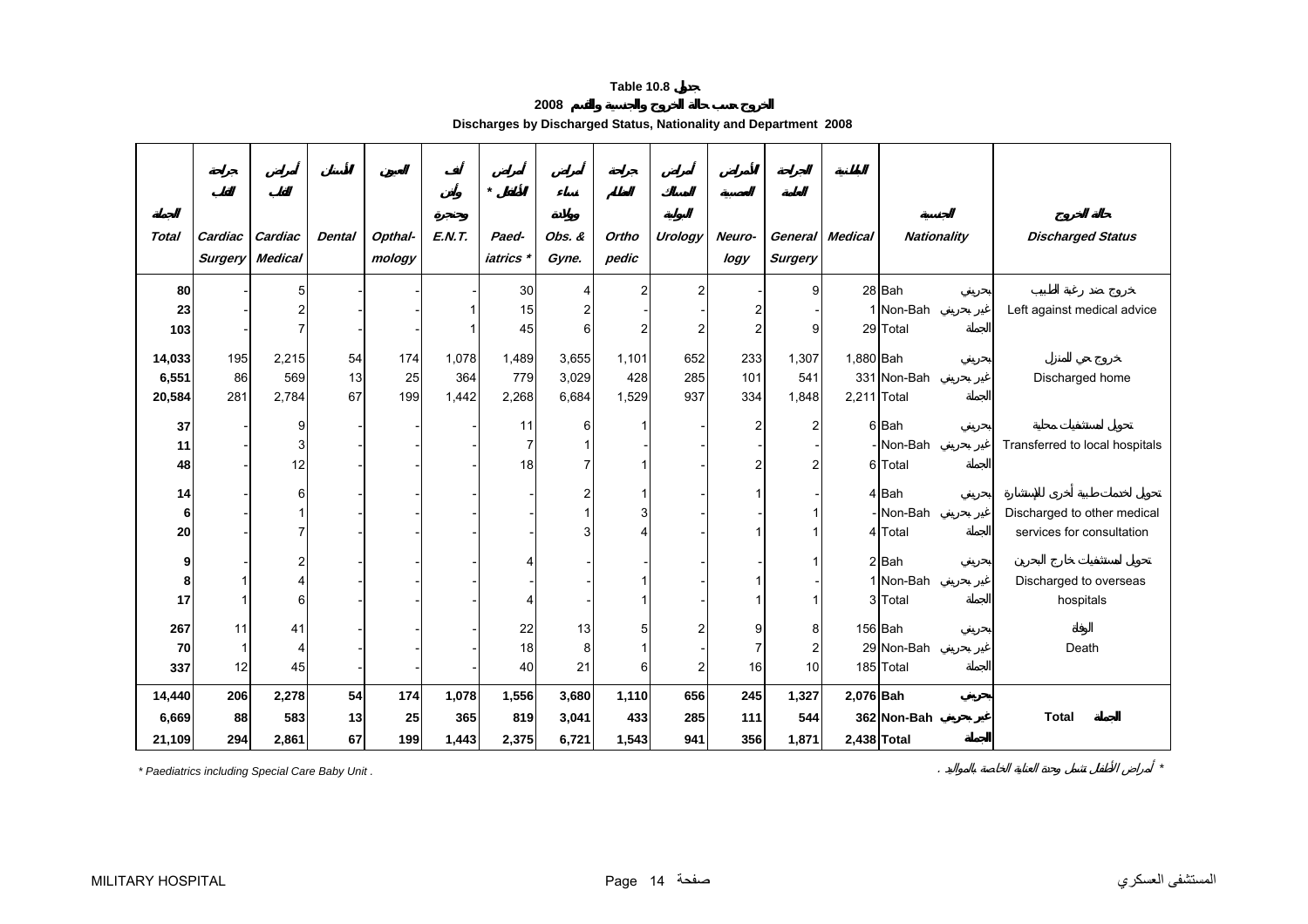**2008**

**Discharges, DOC, ALS by Principal Diagnosis, Sex and Age Groups 2008**

<span id="page-14-0"></span>

| <b>Male</b>         |                     |                   | Female                      |                            |                             |                     |                            |                   |                   |                   |                                       |                       |                                          |                                                                                         |                           |
|---------------------|---------------------|-------------------|-----------------------------|----------------------------|-----------------------------|---------------------|----------------------------|-------------------|-------------------|-------------------|---------------------------------------|-----------------------|------------------------------------------|-----------------------------------------------------------------------------------------|---------------------------|
| Age Groups          |                     |                   |                             |                            |                             | <b>Age Groups</b>   |                            |                   |                   |                   |                                       |                       |                                          |                                                                                         |                           |
| <b>Total</b>        | 60+                 | 40-59             | 20-39                       | $1 - 19$                   | 12                          | <b>Total</b>        | 60+                        | 40-59             | 20-39             | $1 - 19$          | 12                                    | Grand<br><b>Total</b> | <b>DISCH</b><br><b>DOC</b><br><b>ALS</b> | <b>Principal Diagnosis</b>                                                              | ICD <sub>10</sub><br>Code |
| 297<br>1,803<br>6.1 | 88<br>857<br>9.7    | 43<br>260<br>6.0  | 46<br>251<br>5.5            | 108<br>366<br>3.4          | 12<br>69<br>5.8             | 330<br>1,937<br>5.9 | 115<br>1,007<br>8.8        | 45<br>293<br>6.5  | 34<br>132<br>3.9  | 114<br>435<br>3.8 | 22<br>70<br>3.2                       | 627<br>3,740<br>6.0   | <b>DISCH</b><br><b>DOC</b><br><b>ALS</b> | Infectious & parasitic diseases                                                         | A00-B99                   |
| 484<br>2,388<br>4.9 | 138<br>1.038<br>7.5 | 157<br>730<br>4.6 | 98<br>317<br>3.2            | 88<br>220<br>2.5           | 3<br>83<br>27.7             | 414<br>1,837<br>4.4 | 66<br>540<br>8.2           | 177<br>763<br>4.3 | 120<br>424<br>3.5 | 49<br>108<br>2.2  | $\mathbf{2}$<br>$\overline{c}$<br>1.0 | 898<br>4,225<br>4.7   | <b>DISCH</b><br><b>DOC</b><br><b>ALS</b> | Neoplasms                                                                               | C00-D49                   |
| 138<br>525<br>3.8   | 26<br>97<br>3.7     | 17<br>74<br>4.4   | 24<br>112<br>4.7            | 65<br>135<br>2.1           | 6<br>107<br>17.8            | 211<br>605<br>2.9   | 40<br>144<br>3.6           | 40<br>176<br>4.4  | 41<br>151<br>3.7  | 85<br>116<br>1.4  | 5 <sub>5</sub><br>18<br>3.6           | 349<br>1,130<br>3.2   | <b>DISCH</b><br><b>DOC</b><br><b>ALS</b> | Diseases of the blood & blood-forming organs<br>and disorder involving immune mechanism | D50-D89                   |
| 211<br>1,734<br>8.2 | 74<br>1,050<br>14.2 | 55<br>339<br>6.2  | 49<br>160<br>3.3            | 27<br>113<br>4.2           | 6<br>72<br>12.0             | 227<br>1.168<br>5.1 | 58<br>507<br>8.7           | 51<br>257<br>5.0  | 95<br>257<br>2.7  | 22<br>124<br>5.6  | $\mathbf 1$<br>23<br>23.0             | 438<br>2,902<br>6.6   | <b>DISCH</b><br><b>DOC</b><br><b>ALS</b> | Endocrine, Nutritional & Metabolic Diseases                                             | E00-E90                   |
| 11<br>351<br>31.9   | 5<br>342<br>68.4    |                   | 1.0                         | 4<br>$\overline{7}$<br>1.8 | 1.0                         | 21<br>103<br>4.9    | $\overline{1}$<br>3<br>3.0 | 3<br>70<br>23.3   | 14<br>24<br>1.7   | 3<br>6<br>2.0     |                                       | 32<br>454<br>14.2     | <b>DISCH</b><br><b>DOC</b><br><b>ALS</b> | Mental & behavioural disorder                                                           | F00-F99                   |
| 178<br>722<br>4.1   | 44<br>236<br>5.4    | 46<br>143<br>3.1  | 36<br>129<br>3.6            | 44<br>167<br>3.8           | 8<br>47<br>5.9              | 159<br>1,002<br>6.3 | $30\,$<br>101<br>3.4       | 43<br>649<br>15.1 | 31<br>83<br>2.7   | 50<br>142<br>2.8  | 5 <sub>l</sub><br>27<br>5.4           | 337<br>1,724<br>5.1   | <b>DISCH</b><br><b>DOC</b><br><b>ALS</b> | Diseases of the nervous system                                                          | G00-G99                   |
| 83<br>195<br>2.3    | 45<br>90<br>2.0     | 19<br>50<br>2.6   | $\overline{7}$<br>28<br>4.0 | 11<br>25<br>2.3            | -1<br>$\overline{2}$<br>2.0 | 79<br>216<br>2.7    | 51<br>153<br>3.0           | 17<br>34<br>2.0   | 4<br>15<br>3.8    | 14<br>2.0         |                                       | 162<br>411<br>2.5     | <b>DISCH</b><br><b>DOC</b><br><b>ALS</b> | Diseases of the Eye and Adnexa                                                          | H00-H59                   |

*DISCH : Discharges* :

*DOC : Days of Care (by number of discharges)* :

*ALS : Average Length of Stay* :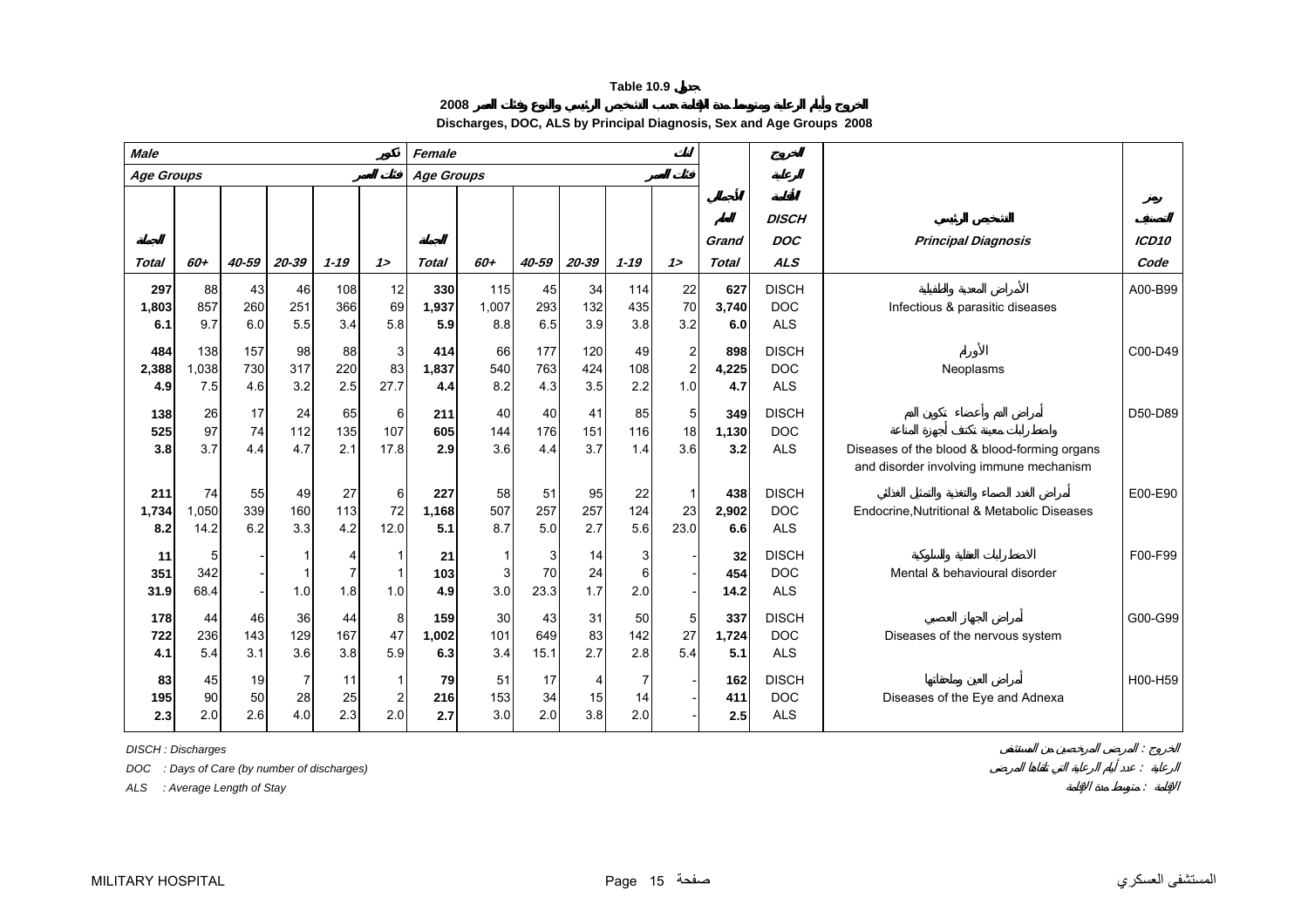# **(Cont'd) Table 10.9 ( )**

**2008**

**Discharges, DOC, ALS by Principal Diagnosis, Sex and Age Groups 2008**

| <b>Male</b>                         |                                     |                                     | Female                              |                                     |                                     |                        |                                     |                     |                        |                   |                                     |                        |                                          |                                                                 |                   |
|-------------------------------------|-------------------------------------|-------------------------------------|-------------------------------------|-------------------------------------|-------------------------------------|------------------------|-------------------------------------|---------------------|------------------------|-------------------|-------------------------------------|------------------------|------------------------------------------|-----------------------------------------------------------------|-------------------|
| Age Groups                          |                                     |                                     |                                     |                                     |                                     | <b>Age Groups</b>      |                                     |                     |                        |                   |                                     |                        |                                          |                                                                 |                   |
|                                     | 60+                                 | 40-59                               |                                     | $1 - 19$                            | 12                                  |                        | 60+                                 |                     | 20-39                  | $1 - 19$          | 12                                  | Grand                  | <b>DISCH</b><br><b>DOC</b><br><b>ALS</b> | <b>Principal Diagnosis</b>                                      | ICD <sub>10</sub> |
| <b>Total</b>                        |                                     |                                     | 20-39                               |                                     |                                     | <b>Total</b>           |                                     | 40-59               |                        |                   |                                     | <b>Total</b>           |                                          |                                                                 | Code              |
| 105<br>268<br>2.6                   | 4<br>48<br>12.0                     | 18<br>101<br>5.6                    | 22<br>34<br>1.5                     | 61<br>85<br>1.4                     |                                     | 64<br>140<br>2.2       | 5<br>39<br>7.8                      | 20<br>43<br>2.2     | 10<br>17<br>1.7        | 29<br>41<br>1.4   |                                     | 169<br>408<br>2.4      | <b>DISCH</b><br><b>DOC</b><br><b>ALS</b> | Diseases of the Ear and Mustoid process                         | H60-H95           |
| 1,037<br>5,092<br>4.9               | 421<br>2,362<br>5.6                 | 435<br>1,797<br>4.1                 | 146<br>614<br>4.2                   | 22<br>151<br>6.9                    | 13<br>168<br>12.9                   | 600<br>3,407<br>5.7    | 303<br>1,866<br>6.2                 | 211<br>1,285<br>6.1 | 65<br>195<br>3.0       | 18<br>45<br>2.5   | 3<br>16<br>5.3                      | 1,637<br>8,499<br>5.2  | <b>DISCH</b><br><b>DOC</b><br><b>ALS</b> | Diseases of the circulatory system                              | $100 - 199$       |
| 1,102<br>4,100<br>3.7               | 102<br>881<br>8.6                   | 88<br>486<br>5.5                    | 203<br>694<br>3.4                   | 648<br>1,717<br>2.6                 | 61<br>322<br>5.3                    | 717<br>2,417<br>3.4    | 64<br>569<br>8.9                    | 63<br>324<br>5.1    | 104<br>272<br>2.6      | 427<br>984<br>2.3 | 59<br>268<br>4.5                    | 1,819<br>6,517<br>3.6  | <b>DISCH</b><br><b>DOC</b><br><b>ALS</b> | Diseases of the respiratory system                              | J00-J99           |
| 651<br>1,654<br>2.5                 | 66<br>292<br>4.4                    | 241<br>663<br>2.8                   | 235<br>469<br>2.0                   | 103<br>217<br>2.1                   | 6<br>13<br>2.2                      | 539<br>1,402<br>2.6    | 58<br>261<br>4.5                    | 172<br>496<br>2.9   | 224<br>467<br>2.1      | 80<br>166<br>2.1  | 5<br>12<br>2.4                      | 1.190<br>3,056<br>2.6  | <b>DISCH</b><br><b>DOC</b><br><b>ALS</b> | Diseases of the digestive system                                | K00-K93           |
| 131<br>369<br>2.8                   | 25<br>111<br>4.4                    | 27<br>84<br>3.1                     | 54<br>125<br>2.3                    | 23<br>41<br>1.8                     | $\overline{\mathbf{c}}$<br>8<br>4.0 | 91<br>364<br>4.0       | 12<br>89<br>7.4                     | 25<br>182<br>7.3    | 26<br>47<br>1.8        | 28<br>46<br>1.6   |                                     | 222<br>733<br>3.3      | <b>DISCH</b><br><b>DOC</b><br><b>ALS</b> | Diseases of the skin & subcutaneous tissue                      | L00-L99           |
| 608<br>1,735<br>2.9                 | 61<br>396<br>6.5                    | 170<br>441<br>2.6                   | 301<br>648<br>2.2                   | 76<br>250<br>3.3                    |                                     | 315<br>1,580<br>5.0    | 83<br>834<br>10.0                   | 133<br>489<br>3.7   | 71<br>134<br>1.9       | 26<br>105<br>4.0  | $\overline{2}$<br>18<br>9.0         | 923<br>3,315<br>3.6    | <b>DISCH</b><br><b>DOC</b><br><b>ALS</b> | Diseases of the musculoskeletal system and<br>connective tissue | M00-M99           |
| 491<br>1,929<br>3.9                 | 123<br>703<br>5.7                   | 192<br>641<br>3.3                   | 103<br>241<br>2.3                   | 64<br>248<br>3.9                    | 9<br>96<br>10.7                     | 558<br>1,905<br>3.4    | 98<br>591<br>6.0                    | 220<br>706<br>3.2   | 190<br>444<br>2.3      | 50<br>164<br>3.3  |                                     | 1,049<br>3,834<br>3.7  | <b>DISCH</b><br><b>DOC</b><br><b>ALS</b> | Diseases of genitourinary system                                | N00-N99           |
| <b>NA</b><br><b>NA</b><br><b>NA</b> | <b>NA</b><br><b>NA</b><br><b>NA</b> | <b>NA</b><br><b>NA</b><br><b>NA</b> | <b>NA</b><br><b>NA</b><br><b>NA</b> | <b>NA</b><br><b>NA</b><br><b>NA</b> | <b>NA</b><br><b>NA</b><br><b>NA</b> | 5,420<br>14,135<br>2.6 | <b>NA</b><br><b>NA</b><br><b>NA</b> | 424<br>1,160<br>2.7 | 4,858<br>12,682<br>2.6 | 138<br>293<br>2.1 | <b>NA</b><br><b>NA</b><br><b>NA</b> | 5,420<br>14,135<br>2.6 | <b>DISCH</b><br><b>DOC</b><br><b>ALS</b> | Pregnancy, childbirth & the peurperium                          | O00-O99           |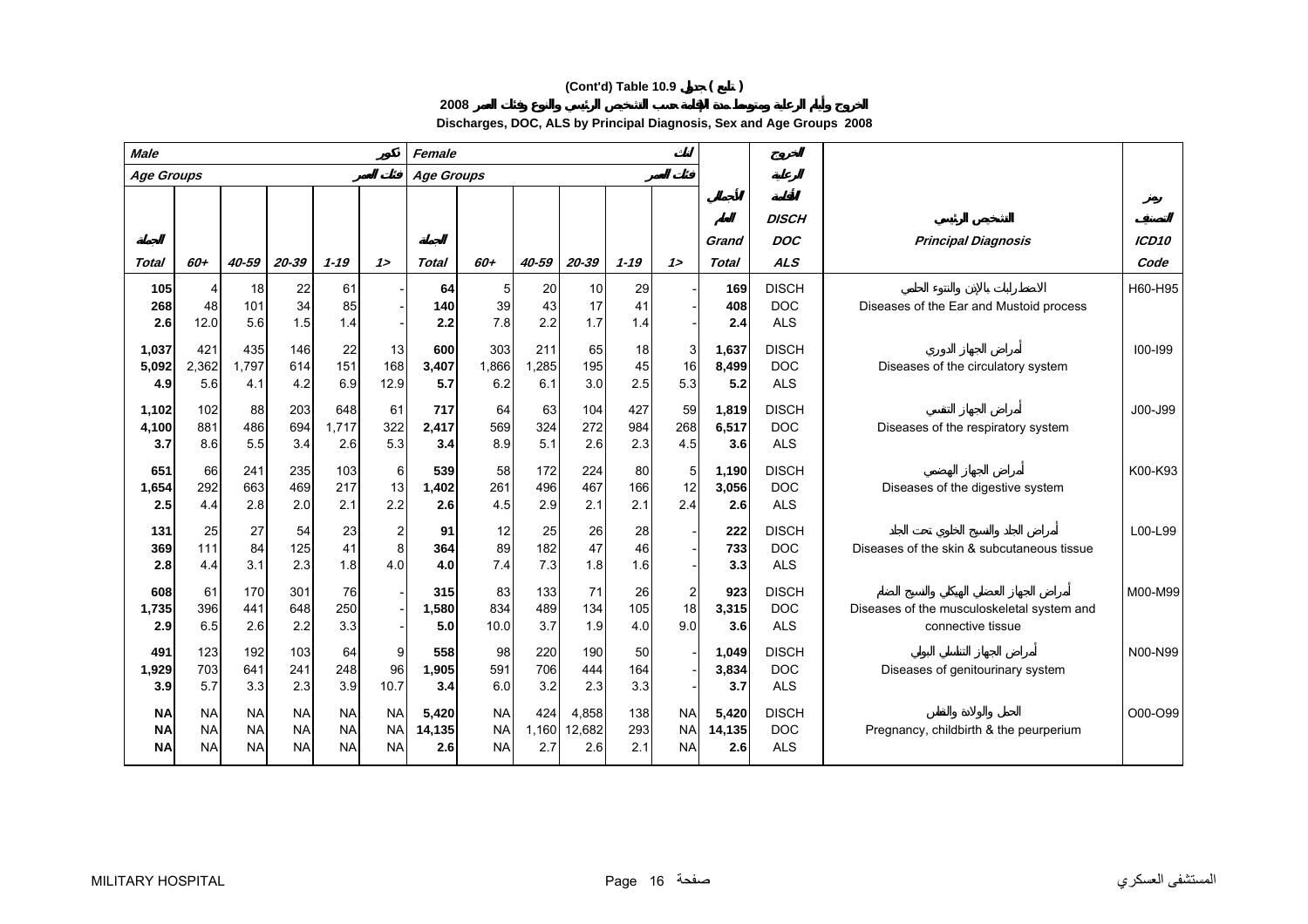# **(Cont'd) Table 10.9 ( )**

**2008**

**Discharges, DOC, ALS by Principal Diagnosis, Sex and Age Groups 2008**

| <b>Male</b>                   |                                         |                                     |                                     |                                     |                      | Female                  |                                     |                                     |                                     |                                     |                             |                         |                                          |                                                                                            |                   |
|-------------------------------|-----------------------------------------|-------------------------------------|-------------------------------------|-------------------------------------|----------------------|-------------------------|-------------------------------------|-------------------------------------|-------------------------------------|-------------------------------------|-----------------------------|-------------------------|------------------------------------------|--------------------------------------------------------------------------------------------|-------------------|
| Age Groups                    |                                         |                                     |                                     |                                     |                      | <b>Age Groups</b>       |                                     |                                     |                                     |                                     |                             |                         |                                          |                                                                                            |                   |
|                               |                                         |                                     |                                     |                                     |                      |                         |                                     |                                     |                                     |                                     |                             | Grand                   | <b>DISCH</b><br><b>DOC</b>               | <b>Principal Diagnosis</b>                                                                 | ICD <sub>10</sub> |
| Total                         | 60+                                     | 40-59                               | 20-39                               | $1 - 19$                            | 12                   | <b>Total</b>            | 60+                                 | 40-59                               | 20-39                               | $1 - 19$                            | $1\geq$                     | Total                   | <b>ALS</b>                               |                                                                                            | Code              |
| 333<br>3,519<br>10.6          | <b>NA</b><br><b>NA</b><br><b>NA</b>     | <b>NA</b><br><b>NA</b><br><b>NA</b> | <b>NA</b><br><b>NA</b><br><b>NA</b> | <b>NA</b><br><b>NA</b><br><b>NA</b> | 333<br>3,519<br>10.6 | 276<br>3,274<br>11.9    | <b>NA</b><br><b>NA</b><br><b>NA</b> | <b>NA</b><br><b>NA</b><br><b>NA</b> | <b>NA</b><br><b>NA</b><br><b>NA</b> | <b>NA</b><br><b>NA</b><br><b>NA</b> | 276<br>3,274<br>11.9        | 609<br>6,793<br>11.2    | <b>DISCH</b><br><b>DOC</b><br><b>ALS</b> | Certain conditions originating in perinatal period                                         | P00-P96           |
| 59<br>268<br>4.5              | $\overline{c}$<br>$\overline{4}$<br>2.0 | 5<br>14<br>2.8                      | 9<br>19<br>2.1                      | 27<br>117<br>4.3                    | 16<br>114<br>7.1     | 71<br>516<br>7.3        | 3<br>$\overline{7}$<br>2.3          | 14<br>48<br>3.4                     | 14<br>37<br>2.6                     | 22<br>93<br>4.2                     | 18<br>331<br>18.4           | 130<br>784<br>6.0       | <b>DISCH</b><br><b>DOC</b><br><b>ALS</b> | Congenital Malformations, Deformations and<br><b>Chromosomal Abnormalities</b>             | Q00-Q99           |
| 1,535<br>5,892<br>3.8         | 431<br>2,264<br>5.3                     | 579<br>2,227<br>3.8                 | 248<br>659<br>2.7                   | 262<br>693<br>2.6                   | 15<br>49<br>3.3      | 1,174<br>4,368<br>3.7   | 369<br>1,863<br>5.0                 | 364<br>1.116<br>3.1                 | 259<br>693<br>2.7                   | 170<br>650<br>3.8                   | 12<br>46<br>3.8             | 2,709<br>10,260<br>3.8  | <b>DISCH</b><br><b>DOC</b><br><b>ALS</b> | Symptoms, Signs and Abnormal Clinical and<br>Laboratory Findings, not elsewhere classified | R00-R99           |
| 746<br>3,027<br>4.1           | 41<br>290<br>7.1                        | 122<br>608<br>5.0                   | 361<br>1,243<br>3.4                 | 207<br>671<br>3.2                   | 15<br>215<br>14.3    | 212<br>1,114<br>5.3     | 37<br>442<br>11.9                   | 40<br>138<br>3.5                    | 59<br>134<br>2.3                    | 68<br>169<br>2.5                    | 8<br>231<br>28.9            | 958<br>4,141<br>4.3     | <b>DISCH</b><br><b>DOC</b><br><b>ALS</b> | Injury, Poisoning and Certain other<br>Consequences of external causes                     | S00-T98           |
| 486<br>1,616<br>3.3           | 121<br>493<br>4.1                       | 220<br>734<br>3.3                   | 46<br>203<br>4.4                    | 94<br>176<br>1.9                    | 5<br>10<br>2.0       | 243<br>588<br>2.4       | 71<br>246<br>3.5                    | 76<br>164<br>2.2                    | 30<br>55<br>1.8                     | 64<br>117<br>1.8                    | $\overline{2}$<br>6<br>3.0  | 729<br>2,204<br>3.0     | <b>DISCH</b><br><b>DOC</b><br><b>ALS</b> | External causes of Morbidity and Mortality                                                 | V00-Y98           |
| 162<br>519<br>3.2             | 36<br>173<br>4.8                        | 49<br>188<br>3.8                    | 39<br>82<br>2.1                     | 33<br>43<br>1.3                     | 5<br>33<br>6.6       | 540<br>1,362<br>2.5     | 19<br>118<br>6.2                    | 72<br>212<br>2.9                    | 403<br>896<br>2.2                   | 42<br>121<br>2.9                    | $\overline{4}$<br>15<br>3.8 | 702<br>1,881<br>2.7     | <b>DISCH</b><br><b>DOC</b><br><b>ALS</b> | Factors influencing health status and<br>contact with health services                      | Z00-Z99           |
| 8,848<br>37,706 11,727<br>4.3 | 1,853<br>6.3                            | 2,483<br>9,580<br>3.9               | 2,028<br>6,029<br>3.0               | 1,967<br>5,442<br>2.8               | 517<br>4,928<br>9.5  | 12,261<br>43,440<br>3.5 | 1,483<br>9,380<br>6.3               | 2,210<br>3.9                        | 6,652<br>8,605 17,159<br>2.6        | 1,492<br>3,939<br>2.6               | 424<br>4,357<br>10.3        | 21,109<br>81,146<br>3.8 | <b>DISCH</b><br><b>DOC</b><br><b>ALS</b> | <b>Total</b>                                                                               |                   |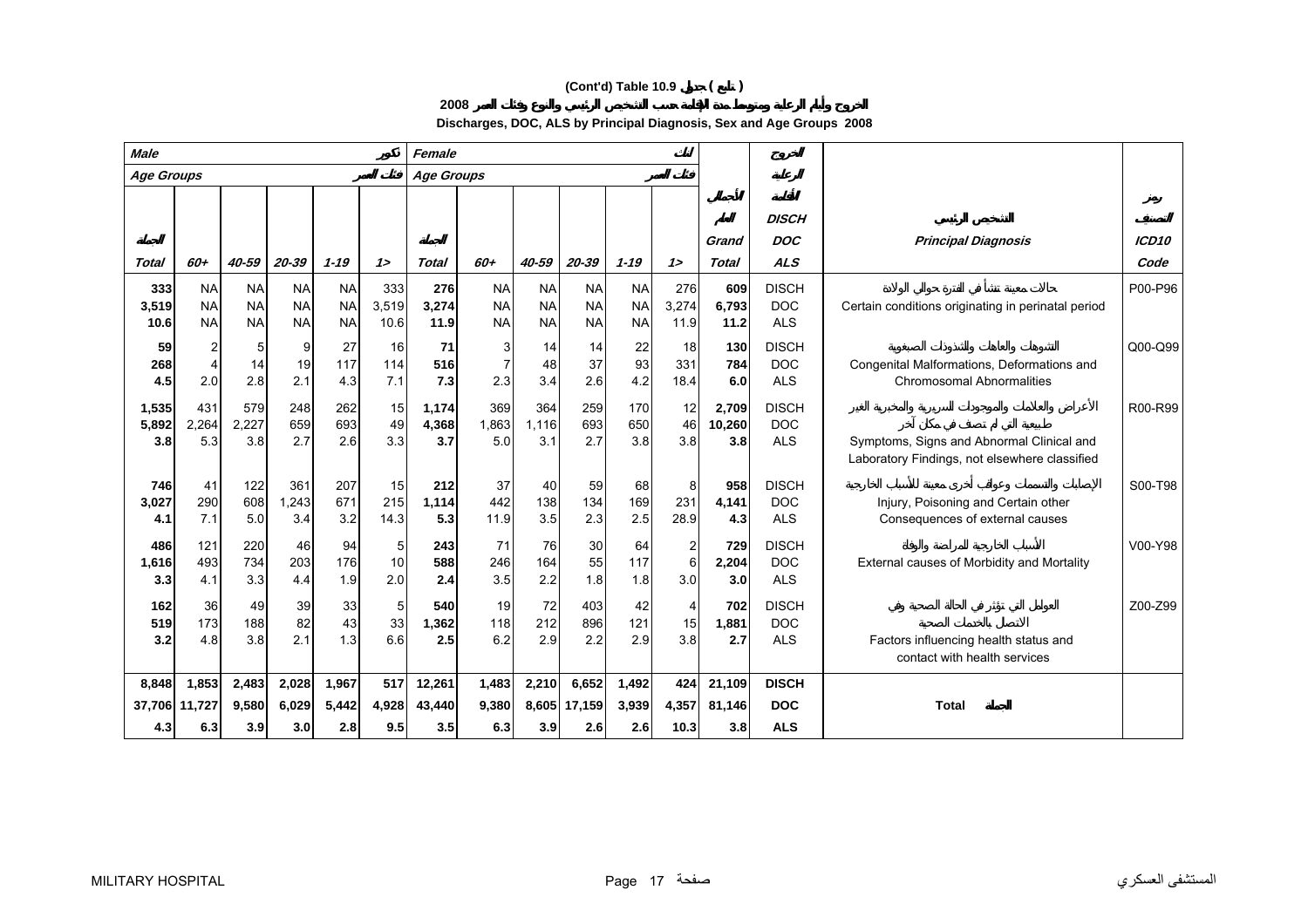#### **2008**

**Deaths by Principal Diagnosis , Length of Stay, Nationality and Sex 2008** 

<span id="page-17-0"></span>

|                |                |                |                         |                | 48                      |                | 48               |            |            |                                                  |               |
|----------------|----------------|----------------|-------------------------|----------------|-------------------------|----------------|------------------|------------|------------|--------------------------------------------------|---------------|
|                | <b>Total</b>   |                |                         | 48 hrs & over  |                         |                | Less than 48 hrs |            |            |                                                  |               |
|                |                |                |                         |                |                         |                |                  |            |            |                                                  | <b>ICD10-</b> |
| <b>Total</b>   | Non-Bah        | <b>Bah</b>     | <b>Total</b>            | Non-Bah        | <b>Bah</b>              | <b>Total</b>   | Non-Bah          | <b>Bah</b> | <b>Sex</b> | <b>Principal Diagnosis of Death</b>              | Code          |
| 15             |                | 14             | 14                      |                | 13                      | $\mathbf{1}$   |                  |            | 1 Male     |                                                  | A00-B99       |
| 16             | $\overline{2}$ | 14             | 10                      |                | $\boldsymbol{9}$        | 6              | 1                |            | 5 Female   | Infectious & parasitic diseases                  |               |
| 31             | 3              | 28             | 24                      | $\overline{c}$ | 22                      | $\overline{7}$ | 1                |            | 6 Total    |                                                  |               |
| 9              |                | 9              | $\overline{7}$          |                | $\overline{7}$          | $\overline{a}$ |                  |            | 2 Male     |                                                  | C00-D49       |
| 4              |                | 4              | $\overline{4}$          |                | 4                       |                |                  |            | - Female   | Neoplasms                                        |               |
| 13             |                | 13             | 11                      |                | 11                      | $\overline{a}$ |                  |            | 2 Total    |                                                  |               |
| 3              |                | 1              | 1                       |                |                         | $\overline{a}$ |                  |            | 1 Male     |                                                  | D50-D89       |
| 1              |                | 1              |                         |                | $\mathbf{1}$            |                |                  |            | Female     |                                                  |               |
| 4              | $\overline{2}$ | $\overline{c}$ | $\overline{2}$          |                |                         | $\overline{2}$ |                  | -1         | Total      | Diseases of the blood & blood-forming organs and |               |
|                |                |                |                         |                |                         |                |                  |            |            | disorder involving immune mechanism              |               |
| 3              |                | 2              | $\overline{\mathbf{c}}$ |                | $\mathbf{1}$            |                |                  |            | 1 Male     |                                                  | E00-E90       |
| 4              |                | 4              | $\overline{4}$          |                | 4                       |                |                  |            | Female     | Endocrine, Nutritional & Metabolic Diseases      |               |
| 7              |                | 6              | 6                       |                | 5                       | 1              |                  |            | 1 Total    |                                                  |               |
|                |                |                |                         |                |                         |                |                  |            |            |                                                  |               |
| 2              |                |                |                         |                | $\mathbf{1}$            | 1              | 1                |            | - Male     |                                                  | F00-F99       |
| 1<br>3         |                | 2              | $\overline{2}$          |                | $\mathbf{1}$            | 1              |                  |            | Female     | Mental & behavioural disorder                    |               |
|                |                |                |                         |                | $\overline{\mathbf{c}}$ |                |                  |            | Total      |                                                  |               |
| 2              |                |                | $\overline{\mathbf{c}}$ |                | $\mathbf{1}$            |                |                  |            | - Male     |                                                  | G00-G99       |
| 1              |                |                | 1                       |                | $\mathbf{1}$            |                |                  |            | Female     | Diseases of the nervous system                   |               |
| 3              |                | $\overline{c}$ | 3                       | 1              | $\overline{\mathbf{c}}$ |                |                  |            | Total      |                                                  |               |
| 89             | 21             | 68             | 63                      | 12             | 51                      | 26             | 9                |            | 17 Male    |                                                  | 100-199       |
| 56             | $6 \,$         | 50             | 47                      | 6              | 41                      | 9              |                  |            | 9 Female   | Diseases of the circulatory system               |               |
| 145            | 27             | 118            | 110                     | 18             | 92                      | 35             | 9                |            | 26 Total   |                                                  |               |
| 13             |                | 12             | 10                      | 1              | 9                       | 3              |                  |            | 3 Male     |                                                  | J00-J99       |
| 5 <sub>l</sub> |                | 4              | 5                       | 1              | $\overline{4}$          |                |                  |            | - Female   | Diseases of the respiratory system               |               |
| 18             | $\overline{c}$ | 16             | 15                      | $\overline{c}$ | 13                      | $\overline{3}$ |                  |            | 3 Total    |                                                  |               |
| 6              |                | 6              | 5                       |                | 5                       |                |                  |            | 1 Male     |                                                  | K00-K93       |
| 3              |                | 2              | $\overline{\mathbf{c}}$ |                | $\mathbf{1}$            |                |                  |            | 1 Female   | Diseases of the digestive system                 |               |
| 9              |                | 8              | $\overline{7}$          |                | $6 \,$                  | $\overline{2}$ |                  |            | 2 Total    |                                                  |               |
|                |                |                |                         |                |                         |                |                  |            |            |                                                  |               |

*Note: including 28 death cases counted as on route to hospital.*  $\blacksquare$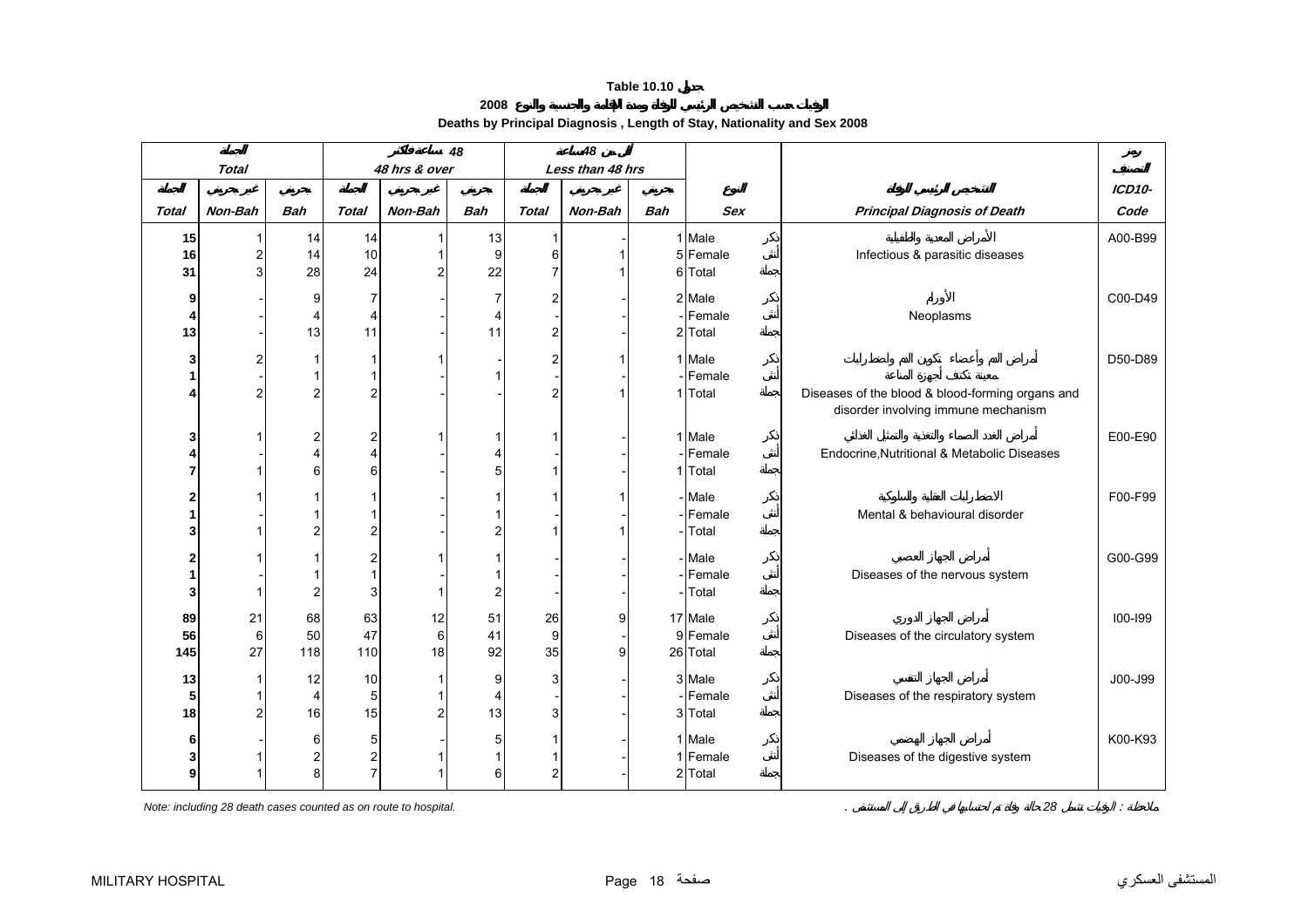# **(Cont'd) Table 10.10 ( )**

**2008** 

**Deaths by Principal Diagnosis , Length of Stay, Nationality and Sex 2008** 

|                         |              |                |                |               | 48<br>48       |              |                  |            |            |                                                    |         |
|-------------------------|--------------|----------------|----------------|---------------|----------------|--------------|------------------|------------|------------|----------------------------------------------------|---------|
|                         | <b>Total</b> |                |                | 48 hrs & over |                |              | Less than 48 hrs |            |            |                                                    |         |
|                         |              |                |                |               |                |              |                  |            |            |                                                    | ICD10-  |
| Total                   | Non-Bah      | <b>Bah</b>     | Total          | Non-Bah       | <b>Bah</b>     | <b>Total</b> | Non-Bah          | <b>Bah</b> | <b>Sex</b> | <b>Principal Diagnosis of Death</b>                | Code    |
| 1                       |              |                |                |               |                |              |                  |            | 1 Male     |                                                    | M00-M99 |
| 1                       |              |                | 1              |               |                |              |                  |            | - Female   | Diseases of the musculoskeletal system and         |         |
| $\overline{2}$          |              | 2              | 1              |               |                |              |                  |            | 1 Total    | connective tissue                                  |         |
| 2                       |              | $\overline{c}$ | 2              |               | $\overline{c}$ |              |                  |            | - Male     |                                                    | N00-N99 |
| 4                       |              | 3              | 3              |               | $\overline{c}$ |              |                  |            | 1 Female   | Diseases of genitourinary system                   |         |
| 6                       |              | 5              | 5              |               | 4              |              |                  |            | 1 Total    |                                                    |         |
| <b>NA</b>               | <b>NA</b>    | <b>NA</b>      | <b>NA</b>      | <b>NA</b>     | <b>NA</b>      | <b>NA</b>    | <b>NA</b>        |            | NA Male    |                                                    | O00-O99 |
| 1                       |              |                | 1              |               |                |              |                  |            | Female     | Pregnancy, childbirth & the peurperium             |         |
| 1                       |              |                | 1              |               |                |              |                  |            | Total      |                                                    |         |
| 13                      | 6            | 7              | 8              | 5             | 3              | 5            |                  |            | 4 Male     |                                                    | P00-P96 |
| 13                      | 5            | 8              | 1              |               |                | 12           | 4                |            | 8 Female   | Certain conditions originating in perinatal period |         |
| 26                      | 11           | 15             | 9              | 6             | 3              | 17           | 5                |            | 12 Total   |                                                    |         |
| 3                       | 2            | 1              |                |               |                | 3            | 2                |            | 1 Male     |                                                    | Q00-Q99 |
| $\overline{7}$          | 2            | 5              | 4              |               | 3              | $\mathbf{3}$ |                  |            | 2 Female   | Congenital Malformations, Deformations             |         |
| 10                      |              | 6              | 4              |               | 3              | 6            | 3                |            | 3 Total    | and Chromosomal Abnormalities                      |         |
| 21                      | 6            | 15             | 13             |               | 12             | 8            | 5                |            | 3 Male     |                                                    | R00-R99 |
| 22                      | 4            | 18             | 17             | 4             | 13             | 5            |                  |            | 5 Female   |                                                    |         |
| 43                      | 10           | 33             | 30             | 5             | 25             | 13           | 5                |            | 8 Total    | Symptoms, Signs and Abnormal Clinical and          |         |
|                         |              |                |                |               |                |              |                  |            |            | Laboratory Findings, not elsewhere classified      |         |
| 5                       | 2            | 3              | 1              |               |                | 4            |                  |            | 3 Male     |                                                    | S00-T98 |
| 2                       |              | $\overline{2}$ | $\mathbf{1}$   |               |                |              |                  |            | 1 Female   | Injury, Poisoning and Certain other                |         |
| $\overline{7}$          | 2            | 5              | $\overline{c}$ |               | 1              | 5            |                  |            | 4 Total    | Consequences of external causes                    |         |
| 6                       |              |                | $\mathbf 1$    |               |                | 5            | 2                |            | 3 Male     |                                                    | V01-Y98 |
| 1                       |              |                |                |               |                |              |                  |            | -Female    | External causes of Morbidity and Mortality         |         |
| $\overline{7}$          |              |                | 1              |               |                | 6            | 3                |            | 3 Total    |                                                    |         |
|                         |              |                |                |               |                |              |                  |            | - Male     |                                                    | V01-Y98 |
| 2                       |              |                |                |               |                |              |                  |            | Female     | Factors influencing health status and              |         |
| $\overline{\mathbf{c}}$ |              |                | 1              |               |                |              | 1                |            | Total      | contact with health services                       |         |
| 193                     | 46           | 147            | 130            | 24            | 106            | 63           | 22               |            | 41 Male    |                                                    |         |
| 144                     | 24           | 120            | 104            | 16            | 88             | 40           | 8                |            | 32 Female  | <b>Total</b>                                       |         |
| 337                     | 70           | 267            | 234            | 38            | 193            | 103          | 30               |            | 73 Total   |                                                    |         |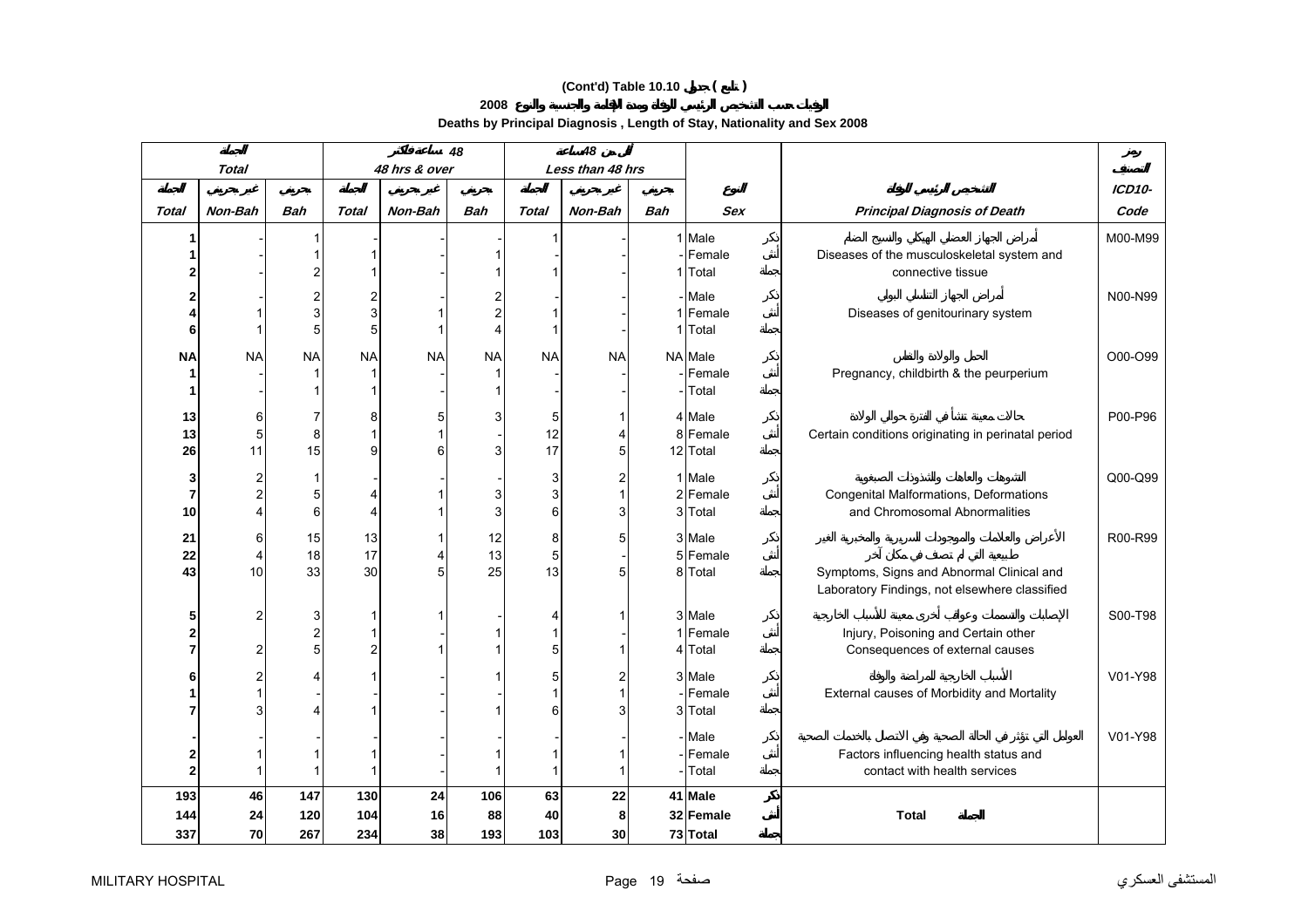**2008 ( )** 

**Out-Patient Visits (Morning) by Department, Nationality and Sex 2008** 

<span id="page-19-0"></span>

|                            | <b>Total</b> |         | Non-Bahraini |         |        |           | <b>Bahraini</b> |         |             |  |
|----------------------------|--------------|---------|--------------|---------|--------|-----------|-----------------|---------|-------------|--|
|                            |              |         |              |         |        |           |                 |         |             |  |
|                            |              |         |              |         |        |           |                 |         |             |  |
| <b>Department</b>          | Total        | Female  | Male         | Total   | Female | Male      | Total           | Female  | <b>Male</b> |  |
| Accident & Emergency       | 82,525       | 35,526  | 46,999       | 22,497  | 9,343  | 13,154    | 60,028          | 26,183  | 33,845      |  |
| General practice           | 171,774      | 82,204  | 89,570       | 59,660  | 28,627 | 31,033    | 112,114         | 53,577  | 58,537      |  |
| Dental clinic              | 29,270       | 14,926  | 14,344       | 6,145   | 2,926  | 3,219     | 23,125          | 12,000  | 11,125      |  |
| <b>Consultant clinics:</b> | 110,591      | 61,940  | 48,651       | 33,731  | 20,463 | 13,269    | 76,860          | 41,477  | 35,383      |  |
| Medical                    | 9,766        | 5,366   | 4,400        | 2,111   | 1,180  | 931       | 7,655           | 4,186   | 3,470       |  |
| Surgery                    | 7,633        | 3,839   | 3,794        | 2,443   | 1,052  | 1,390     | 5,190           | 2,787   | 2,404       |  |
| Neurology                  | 1,932        | 895     | 1,037        | 448     | 177    | 271       | 1,484           | 719     | 765         |  |
| Orthopedics                | 9,860        | 4,121   | 5,739        | 2,073   | 734    | 1,339     | 7,787           | 3,387   | 4,400       |  |
| Antenatal                  | 20,806       | 20,806  | <b>NA</b>    | 10,330  | 10,330 | <b>NA</b> | 10,476          | 10,476  | <b>NA</b>   |  |
| Paediatrics                | 12,336       | 5,736   | 6,600        | 4,527   | 2,062  | 2,464     | 7,809           | 3,674   | 4,135       |  |
| Ear, Nose and Throat       | 11,246       | 4,708   | 6,538        | 2,976   | 1,214  | 1,762     | 8,270           | 3,494   | 4,776       |  |
| Urology                    | 3,834        | 985     | 2,849        | 1,130   | 224    | 906       | 2,704           | 761     | 1,943       |  |
| Dermatology                | 8,536        | 4,806   | 3,730        | 2,179   | 1,180  | 999       | 6,357           | 3,625   | 2,732       |  |
| Trauma                     | 11,237       | 3,756   | 7,481        | 2,400   | 711    | 1,689     | 8,837           | 3,045   | 5,792       |  |
| Psychiatric                | 499          | 272     | 227          | 97      | 65     | 31        | 402             | 207     | 195         |  |
| Opthalmology               | 11,351       | 5,120   | 6,231        | 2,452   | 971    | 1,481     | 8,899           | 4,148   | 4,750       |  |
| <b>IVF</b>                 | 1,555        | 1,530   | 25           | 566     | 561    | 5         | 989             | 969     | 20          |  |
| <b>Total</b>               | 394,160      | 194,596 | 199,564      | 122,033 | 61,359 | 60,675    | 272,127         | 133,237 | 138,890     |  |
| <b>Cardiac Center</b>      | 25,594       | 10,892  | 14,702       | 3,616   | 1,044  | 2,572     | 21,978          | 9,848   | 12,130      |  |
| Cardiac Medical            | 21,351       | 9,103   | 12,248       | 2,615   | 786    | 1,829     | 18,736          | 8317    | 10419       |  |
| <b>Chest Pain Clinic</b>   | 4,243        | 1,789   | 2,454        | 1,001   | 258    | 743       | 3,242           | 1531    | 1711        |  |
| <b>Grand Total</b>         | 419,754      | 205,488 | 214,266      | 125,649 | 62,403 | 63,247    | 294,105         | 143,085 | 151,020     |  |

*Note: Accident & Emergency department is operating 24 hours.* . :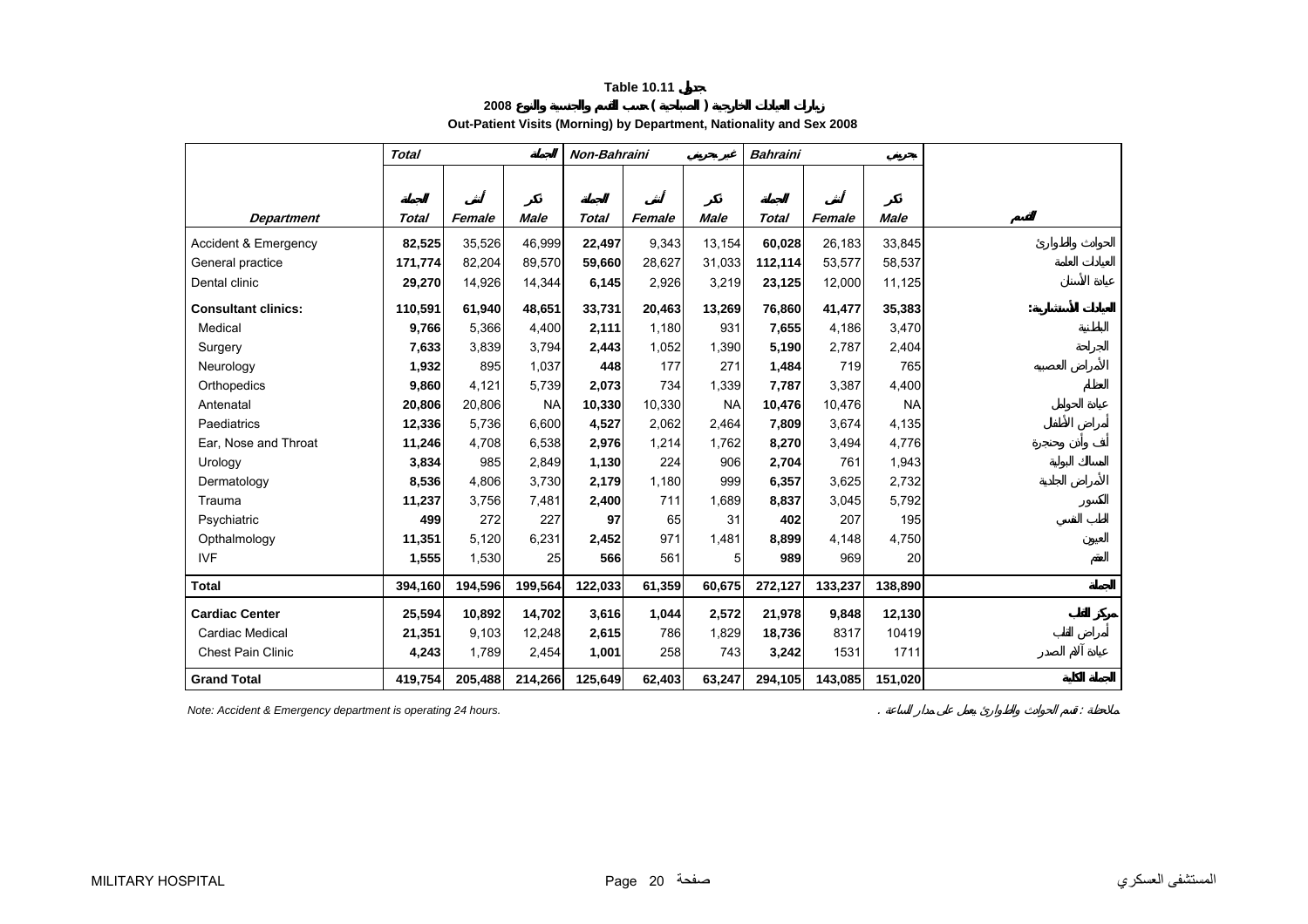**2008**

<span id="page-20-0"></span>

|                            | <b>Total</b> |        |             | Non-Bahraini |        |                | <b>Bahraini</b> |        |             |  |
|----------------------------|--------------|--------|-------------|--------------|--------|----------------|-----------------|--------|-------------|--|
|                            |              |        |             |              |        |                |                 |        |             |  |
|                            |              |        |             |              |        |                |                 |        |             |  |
| <b>Department</b>          | <b>Total</b> | Female | <b>Male</b> | <b>Total</b> | Female | <b>Male</b>    | <b>Total</b>    | Female | <b>Male</b> |  |
| <b>Consultant clinics:</b> |              |        |             |              |        |                |                 |        |             |  |
| Medical                    | 7,741        | 4,817  | 2,924       | 1,274        | 721    | 552            | 6,467           | 4,096  | 2,371       |  |
| Surgery                    | 4,896        | 2,945  | 1,951       | 1,057        | 524    | 533            | 3,839           | 2,420  | 1,419       |  |
| Neurology                  | 565          | 237    | 328         | 137          | 45     | 92             | 428             | 192    | 236         |  |
| Orthopedics                | 6,073        | 2,653  | 3,420       | 1,316        | 470    | 846            | 4,757           | 2,183  | 2,574       |  |
| Antenatal                  | 14,033       | 14,033 | <b>NA</b>   | 3,107        | 3,107  | <b>NA</b>      | 10,926          | 10,926 | <b>NA</b>   |  |
| Paediatrics                | 4,487        | 2,108  | 2,379       | 731          | 374    | 357            | 3,756           | 1,734  | 2,022       |  |
| Ear, Nose and Throat       | 6,451        | 3,159  | 3,292       | 1,199        | 537    | 663            | 5,252           | 2,622  | 2,630       |  |
| Urology                    | 906          | 226    | 680         | 299          | 65     | 234            | 607             | 161    | 446         |  |
| Dermatology                | 3,654        | 2,215  | 1,439       | 643          | 371    | 273            | 3,011           | 1,845  | 1,166       |  |
| Opthalmology               | 1,976        | 1,023  | 953         | 321          | 160    | 161            | 1,655           | 864    | 792         |  |
| <b>IVF</b>                 | 1,448        | 1,425  | 23          | 528          | 523    | 5 <sup>1</sup> | 920             | 902    | 18          |  |
| <b>Total</b>               | 52,230       | 34,842 | 17,388      | 10,611       | 6,897  | 3,715          | 41,619          | 27,945 | 13,674      |  |
| <b>Cardiac Center</b>      |              |        |             |              |        |                |                 |        |             |  |
| Cardiac Medical            | 4,832        | 1,549  | 3,283       | 1,630        | 385    | 1,245          | 3,202           | 1164   | 2038        |  |
| <b>Grand Total</b>         | 57,062       | 36,391 | 20,671      | 12,241       | 7,282  | 4,960          | 44,821          | 29,109 | 15,712      |  |

# **Private Practice Clinics Out-Patient Visits by Department, Nationality and Sex 2008**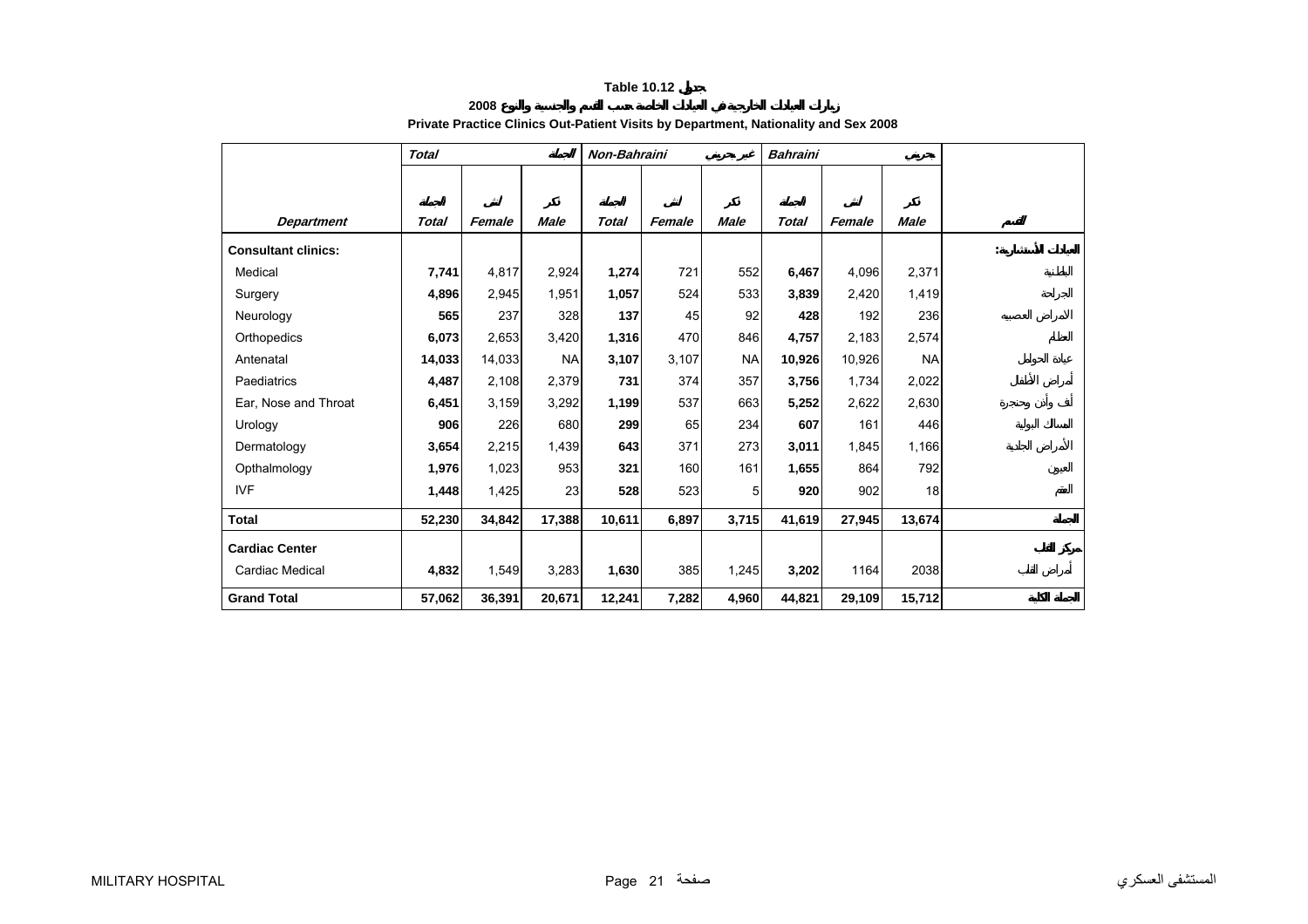|                                   | 2008 - 2004 |      |      |      |      | Out-Patient Visits (Morning and Private Practice Clinics) by Department 2004 - 2008 |  |
|-----------------------------------|-------------|------|------|------|------|-------------------------------------------------------------------------------------|--|
| <i><b>Department / Clinic</b></i> | 2008        | 2007 | 2006 | 2005 | 2004 |                                                                                     |  |

| <b>Department / Clinic</b>                                                                                   | 2008      | 2007      | 2006      | 2005      | 2004      |                |
|--------------------------------------------------------------------------------------------------------------|-----------|-----------|-----------|-----------|-----------|----------------|
| Accident & Emergency                                                                                         | 82,525    | 81,432    | 82,937    | 89,903    | 84,446    |                |
| General practice                                                                                             | 171,774   | 169,788   | 166,556   | 166,607   | 151,514   |                |
| Dental clinic                                                                                                | 29,270    | 27,178    | 25,651    | 24,554    | 22,195    |                |
| Pre-Employment Examination <sup>1</sup>                                                                      | <b>NA</b> | <b>NA</b> | <b>NA</b> | <b>NA</b> | 6,024     | $\overline{1}$ |
| <b>Consultant clinics:</b>                                                                                   | 162,821   | 154,914   | 146,171   | 155,886   | 142,993   |                |
| Medical <sup>1</sup>                                                                                         | 17,507    | 16,169    | 15,708    | 20,411    | 17,670    | $\mathbf{1}$   |
| Surgery                                                                                                      | 12,529    | 13,362    | 16,616    | 14,448    | 12,071    |                |
| Neurology                                                                                                    | 2,497     | 2,130     | <b>NA</b> | <b>NA</b> | <b>NA</b> |                |
| Orthopedics                                                                                                  | 15,933    | 13,244    | 10,660    | 18,568    | 16,392    |                |
| Antenatal                                                                                                    | 34,839    | 31,735    | 29,587    | 30,351    | 29,153    |                |
| Paediatrics                                                                                                  | 16,823    | 15,303    | 12,862    | 12,043    | 10,595    |                |
| Ear, Nose and Throat <sup>2</sup>                                                                            | 17,697    | 17,676    | 15,870    | 14,198    | 13,603    | $\mathbf 2$    |
| Urology                                                                                                      | 4,740     | 7,522     | 7,550     | 7,526     | 6,781     |                |
| Dermatology                                                                                                  | 12,190    | 11,394    | 10,961    | 10,172    | 9,223     |                |
| Trauma                                                                                                       | 11,237    | 10,636    | 9,681     | 9,247     | 8,370     |                |
| Psychiatric                                                                                                  | 499       | 408       | <b>NA</b> | 670       | 338       |                |
| Ophthalmology                                                                                                | 13,327    | 13,028    | 13,899    | 12,516    | 12,912    |                |
| <b>IVF</b>                                                                                                   | 3,003     | 2,307     | 2,750     | 2,481     | 2,465     |                |
| Speech Therapy <sup>2</sup>                                                                                  | <b>NA</b> | <b>NA</b> | 27        | 3,255     | 3,420     | $\overline{2}$ |
| <b>Sub-Total</b>                                                                                             | 446,390   | 433,312   | 421,315   | 436,950   | 407,172   |                |
| <b>Cardiac Center</b>                                                                                        | 30,426    | 27,184    | 25,445    | 24,147    | 19,936    |                |
| Cardiac Medical                                                                                              | 26,183    | 23,958    | 23,029    | 21,044    | 18,755    |                |
| Chest Pain Clinic                                                                                            | 4,243     | 3,226     | 2,416     | 3,103     | 1,181     |                |
| <b>Grand Total</b>                                                                                           | 476,816   | 460,496   | 446,760   | 461,097   | 427,108   |                |
| <b>Other Services</b>                                                                                        |           |           |           |           |           |                |
| Day Case Unit                                                                                                | 4,900     | 4,880     | 4,770     | 446       | 459       |                |
| <b>Kidney Dialysis</b>                                                                                       | 11,110    | 11,373    | 10,299    | 9,395     | 7,745     |                |
| <b>Neutrition Clinic</b>                                                                                     | 3,190     | 2,070     | 1,615     | 1,721     | 1,544     |                |
| <sup>1</sup> Pre-Employment Examination: the patients data are already counted in Medical clinic since 2005. |           |           |           |           | .2005     | $\mathbf{1}$   |
| $2\degree$ Speech Therapy: the patients data are already counted in E.N.T clinic since 2007.                 |           |           |           | 2007      |           | $\overline{c}$ |

*2 Speech Therapy: the patients data are already counted in E.N.T clinic since 2007.* . *2007* : *<sup>2</sup>*

<span id="page-21-0"></span> $\mathbf{I}$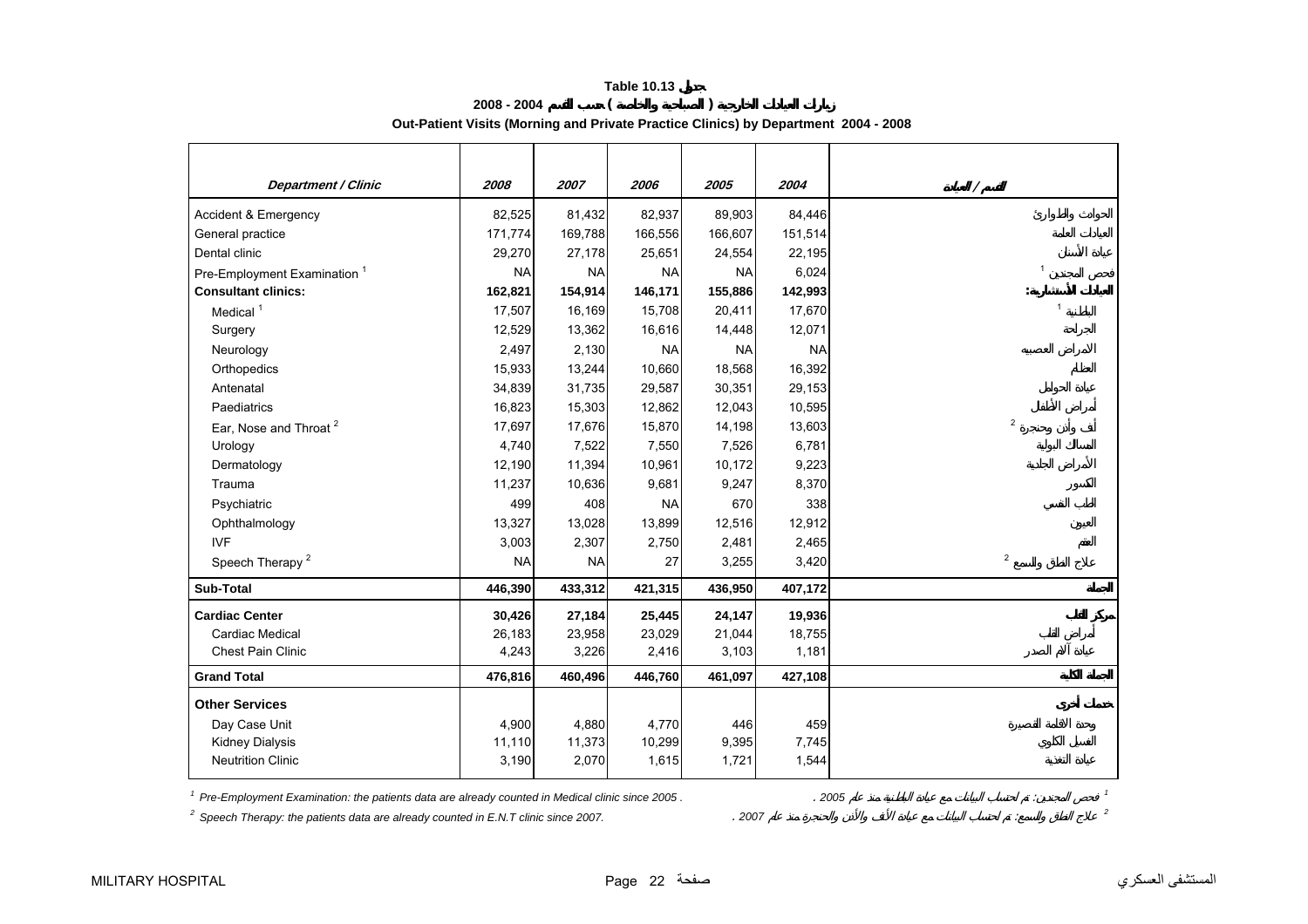# **Figure 10.1 <sup>2008</sup>( ) Out-Patient Visits (Morning and Private Practice Clinics) by Department 2008**

<span id="page-22-0"></span>36.0%17.3%7.3%6.1%5.5%3.7% 3.7%3.5%3.3% 2.8% 2.6%2.6% 2.4%1.0% 0.9%0.6%0.5%0.1% *0 5 10 15 20 25 30 35 40 45 50*50 *Psychiatric Neurology IVF Chest Pain ClinicUrology TraumaDermatology Surgery Ophthalmology Orthopedics PaediatricsMedical Ear, Nose & Throat Cardiac Medical Dental clinic Antenatal Accident & Emergency General practice* Percentage مرجع*:* جدول *10.13 10.13 Table :Reference* 

*Department / Clinic*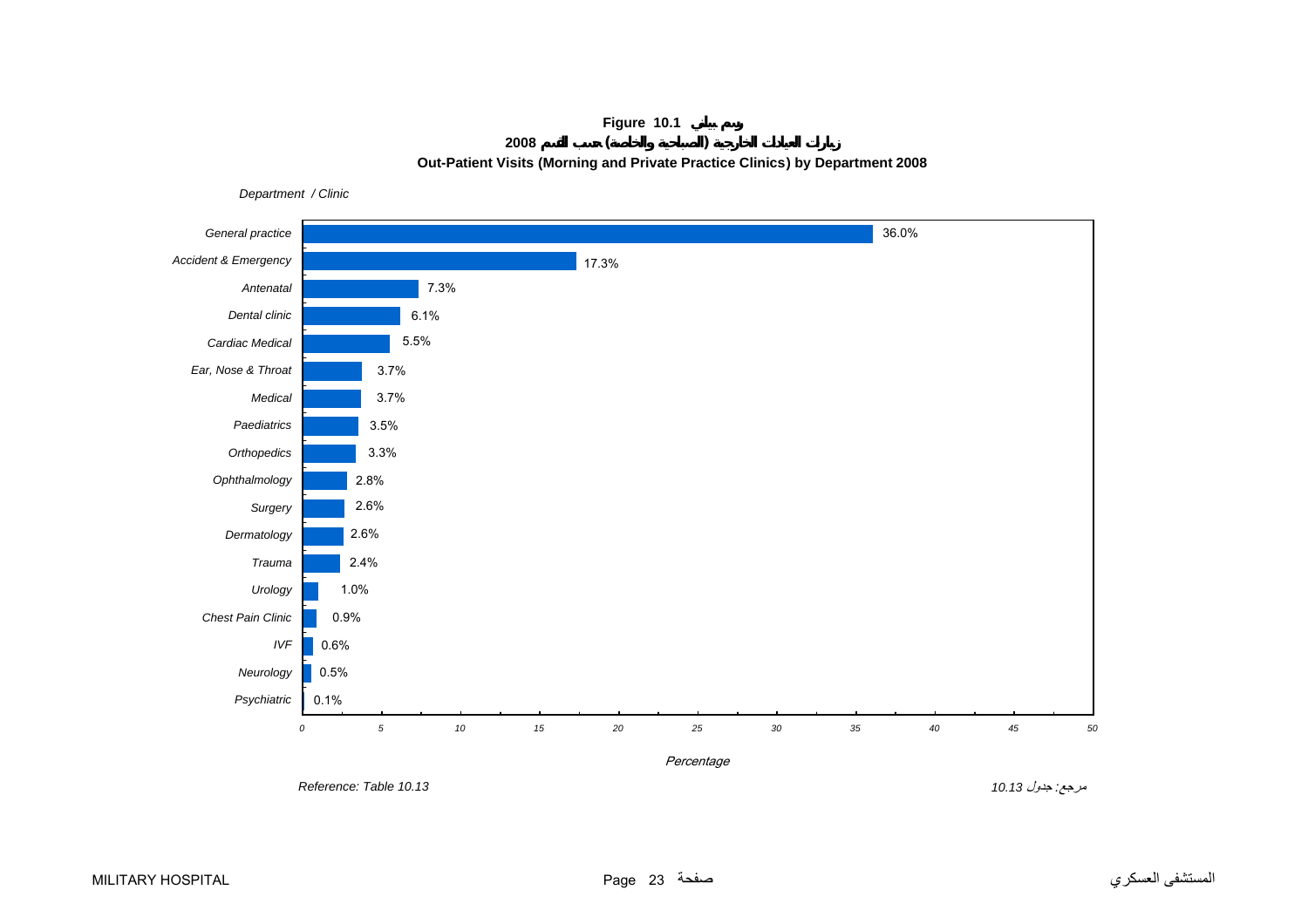**2008 Medical and Allied Health Manpower by Category, Nationality and Sex 2008**

<span id="page-23-0"></span>

|                                                         | <b>Total</b> |        | الجملة      | Non-Bahraini |        | غیر بحرینی  | <b>Bahraini</b><br>بحريني |        |             |  |
|---------------------------------------------------------|--------------|--------|-------------|--------------|--------|-------------|---------------------------|--------|-------------|--|
|                                                         |              |        |             |              |        |             |                           |        |             |  |
|                                                         | الجملة       | أنشى   | نكر         | الجملة       | أنشى   | تكر         | الجملة                    | أنشى   | نكر         |  |
| Category                                                | <b>Total</b> | Female | <b>Male</b> | <b>Total</b> | Female | <b>Male</b> | <b>Total</b>              | Female | <b>Male</b> |  |
| Physicians                                              | 251          | 91     | 160         | $113$        | 26     | 87          | 138                       | 65     | 73          |  |
| Dentists                                                | 16           | 5      | 11          |              |        |             | 10                        |        |             |  |
| Pharmacists & Technicians                               | 43           | 34     | 9           | 21           | 15     |             | 22                        | 19     |             |  |
| Nurses <sup>*</sup>                                     | 811          | 723    | 88          | 527          | 499    | 28          | 284                       | 224    | 60          |  |
| <b>Practical Nurses</b>                                 | 149          | 92     | 57          | 25           | 6      | 19          | 124                       | 86     | 38          |  |
| Dental Hygienists & Technicians                         | 6            | 5      |             |              |        |             |                           |        |             |  |
| Laboratory Technologists & Technicians                  | 61           | 47     | 14          | 12           |        |             | 49                        | 39     | 10          |  |
| Radiographers & Technicians                             | 35           | 24     | 11          | 12           |        |             | 23                        | 20     |             |  |
| Physiotherapists, Occupational Therapists & Technicians | 40           | 28     | 12          | 16           | 11     |             | 24                        | 17     |             |  |
| Prosthetic, Orthotics Technicians                       |              |        |             |              |        |             |                           |        |             |  |
| Anaesthesia Technician                                  | 13           |        | 13          | 61           |        |             |                           |        |             |  |
| Audio Visual Technician                                 |              |        |             |              |        |             |                           |        |             |  |
| Electro Cardiogram technician                           |              |        |             |              |        |             |                           |        |             |  |
| Cardio Vascular Technician                              |              |        |             |              |        |             |                           |        |             |  |
| Cathlab Technician                                      |              |        |             |              |        |             |                           |        |             |  |
| <b>Dietician</b>                                        |              |        |             |              |        |             |                           |        |             |  |
| Social Worker                                           |              |        |             |              |        |             |                           |        |             |  |
| Speech Therapist                                        |              |        |             |              |        |             |                           |        |             |  |
| Plaster Technician                                      |              |        |             |              |        |             |                           |        |             |  |
| Electro Encephalograph                                  |              |        |             |              |        |             |                           |        |             |  |
| Paramedic and Respiratory Specialist                    | 54           |        | 54          |              |        |             | 53                        |        | 53          |  |
| Other Health Professions                                |              |        |             |              |        |             |                           |        |             |  |

*\* Nurses excluding practical nurses and other grades below staff nurse .* . : *\**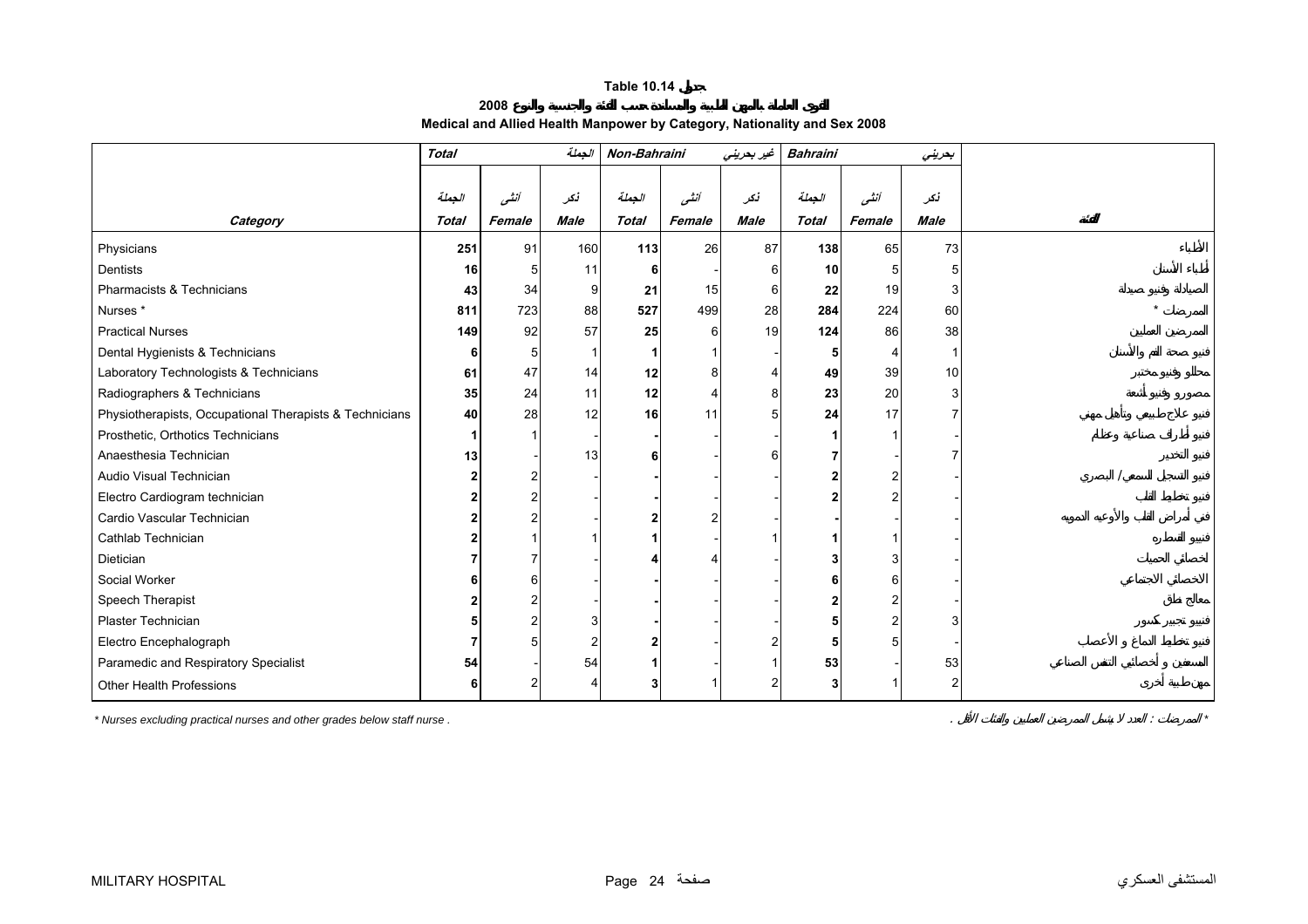# **2008**

|  |  | Dental Treatment by Type of Treatment, Nationality and Sex 2008 |
|--|--|-----------------------------------------------------------------|
|--|--|-----------------------------------------------------------------|

<span id="page-24-0"></span>

|                          | <b>Total</b> |        |             | Non-Bahraini |        |             | <b>Bahraini</b> |        |             |  |
|--------------------------|--------------|--------|-------------|--------------|--------|-------------|-----------------|--------|-------------|--|
|                          |              |        |             |              |        |             |                 |        |             |  |
|                          |              |        |             |              |        |             |                 |        |             |  |
| <b>Type of Treatment</b> | Total        | Female | <b>Male</b> | <b>Total</b> | Female | <b>Male</b> | <b>Total</b>    | Female | <b>Male</b> |  |
| Extraction               |              |        |             |              |        |             |                 |        |             |  |
| Decidious                | 744          | 379    | 365         | 156          | 74     | 82          | 588             | 305    | 283         |  |
| Permanent                | 1,044        | 532    | 512         | 219          | 104    | 115         | 825             | 428    | 397         |  |
| Restoration              |              |        |             |              |        |             |                 |        |             |  |
| Amalgam                  | 1,014        | 517    | 497         | 213          | 101    | $112$       | 801             | 416    | 385         |  |
| Plastic                  | 2,039        | 1,040  | 999         | 428          | 204    | 224         | 1,611           | 836    | 775         |  |
| Temporary                | 662          | 337    | 325         | 139          | 66     | 73          | 523             | 271    | 252         |  |
| Periodontal disease      | 657          | 335    | 322         | 138          | 66     | 72          | 519             | 269    | 250         |  |
| Scaling & polishing      | 3,634        | 1,853  | 1,781       | 763          | 363    | 400         | 2,871           | 1,490  | 1,381       |  |
| Root canal treatment     | 691          | 352    | 339         | 145          | 69     | 76          | 546             | 283    | 263         |  |
| Treatment                | 4,720        | 2,407  | 2,313       | 991          | 472    | 519         | 3,729           | 1,935  | 1,794       |  |
| Surgical treatment       | 437          | 223    | 214         | 92           | 44     | 48          | 345             | 179    | 166         |  |
| Orthodontics             | 4,512        | 2,301  | 2,211       | 947          | 451    | 496         | 3,565           | 1,850  | 1,715       |  |
| Prosthesis               | 2,877        | 1,468  | 1,409       | 604          | 288    | 316         | 2,273           | 1,180  | 1,093       |  |
| <b>Others</b>            | 6,239        | 3,182  | 3,057       | 1,310        | 624    | 686         | 4,929           | 2,558  | 2,371       |  |
| <b>Total</b>             | 29,270       | 14,926 | 14,344      | 6,145        | 2,926  | 3,219       | 23,125          | 12,000 | 11,125      |  |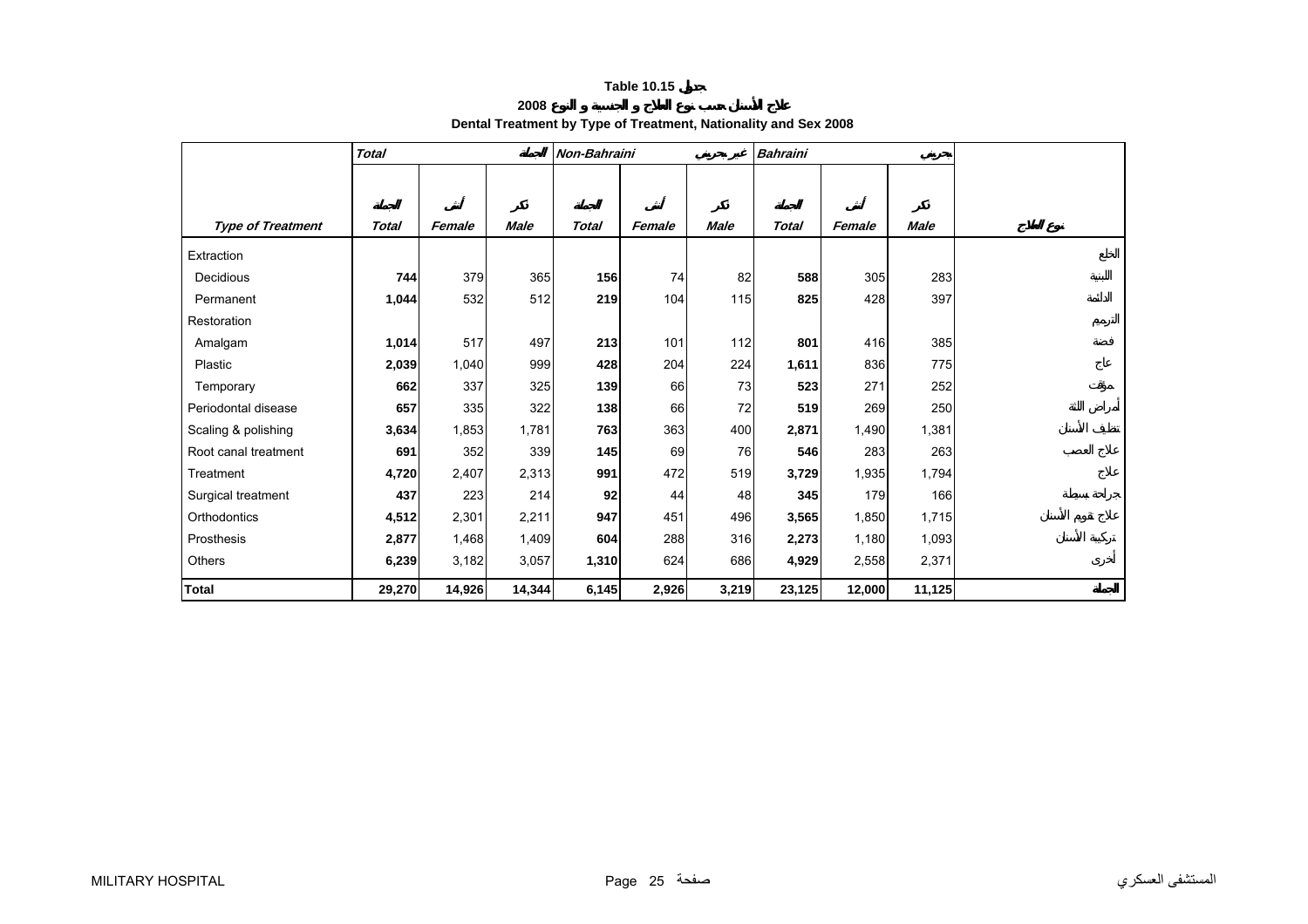**2008**

<span id="page-25-0"></span>

|                               | <b>Total</b> |        |             | Non-Bahraini |        |             | <b>Bahraini</b> |        |             |  |
|-------------------------------|--------------|--------|-------------|--------------|--------|-------------|-----------------|--------|-------------|--|
|                               |              |        |             |              |        |             |                 |        |             |  |
|                               |              |        |             |              |        |             |                 |        |             |  |
| <b>Department / Procedure</b> | <b>Total</b> | Female | <b>Male</b> | <b>Total</b> | Female | <b>Male</b> | <b>Total</b>    | Female | <b>Male</b> |  |
| Surgery                       | 1,804        | 772    | 1,032       | 575          | 186    | 389         | 1,229           | 586    | 643         |  |
| Urology                       | 870          | 142    | 728         | 298          | 36     | 262         | 572             | 106    | 466         |  |
| Neurology                     | 130          | 44     | 86          | 45           | 10     | 35          | 85              | 34     | 51          |  |
| Ophthalmology                 | 317          | 157    | 160         | 64           | 35     | 29          | 253             | 122    | 131         |  |
| Orthopedics                   | 1,237        | 378    | 859         | 362          | 80     | 282         | 875             | 298    | 577         |  |
| Ear, Nose and Throat          | 1,263        | 468    | 795         | 326          | 106    | 220         | 937             | 362    | 575         |  |
| Obstetrics/Gynecology         | 1,893        | 1,893  | <b>NA</b>   | 704          | 704    | <b>NA</b>   | 1,189           | 1,189  | <b>NA</b>   |  |
| Dental                        | 296          | 154    | 142         | 57           | 26     | 31          | 239             | 128    | 111         |  |
| E.S.W.L.                      | 301          | 49     | 252         | 103          | 12     | 91          | 198             | 37     | 161         |  |
| LASIK                         | 36           | 18     | 18          | 7            | 4      | 3           | 29              | 14     | 15          |  |
| <b>Cardiac Operations</b>     | 349          | 88     | 261         | 104          | 17     | 87          | 245             | 71     | 174         |  |
| Cardiac Catheterization       | 1,514        | 419    | 1,095       | 329          | 52     | 277         | 1,185           | 367    | 818         |  |
| Amaliyath Laser (E.N.T.)      | 468          | 173    | 295         | 121          | 39     | 82          | 347             | 134    | 213         |  |
| Day Case Unit                 |              |        |             |              |        |             |                 |        |             |  |
| General                       | 544          | 233    | 311         | 173          | 56     | 117         | 371             | 177    | 194         |  |
| <b>Endoscopies</b>            |              |        |             |              |        |             |                 |        |             |  |
| Gastroscopy                   | 916          | 467    | 449         | 211          | 78     | 133         | 705             | 389    | 316         |  |
| L. Colnoscopy                 | 107          | 36     | 71          | 35           | 5      | 30          | 72              | 31     | 41          |  |
| F. Colnoscopy                 | 238          | 93     | 145         | 69           | 22     | 47          | 169             | 71     | 98          |  |
| <b>ERCP</b>                   | 34           | 19     | 15          | 8            | 5      | 3           | 26              | 14     | 12          |  |
| Bronchoscopy                  | 38           | 12     | 26          | 10           | 3      | 7           | 28              | 9      | 19          |  |
| <b>Total</b>                  | 12,355       | 5,615  | 6,740       | 3,601        | 1,476  | 2,125       | 8,754           | 4,139  | 4,615       |  |

# **Surgical and Endoscopies Procedures by Department / Procedure, Nationality and Sex 2008**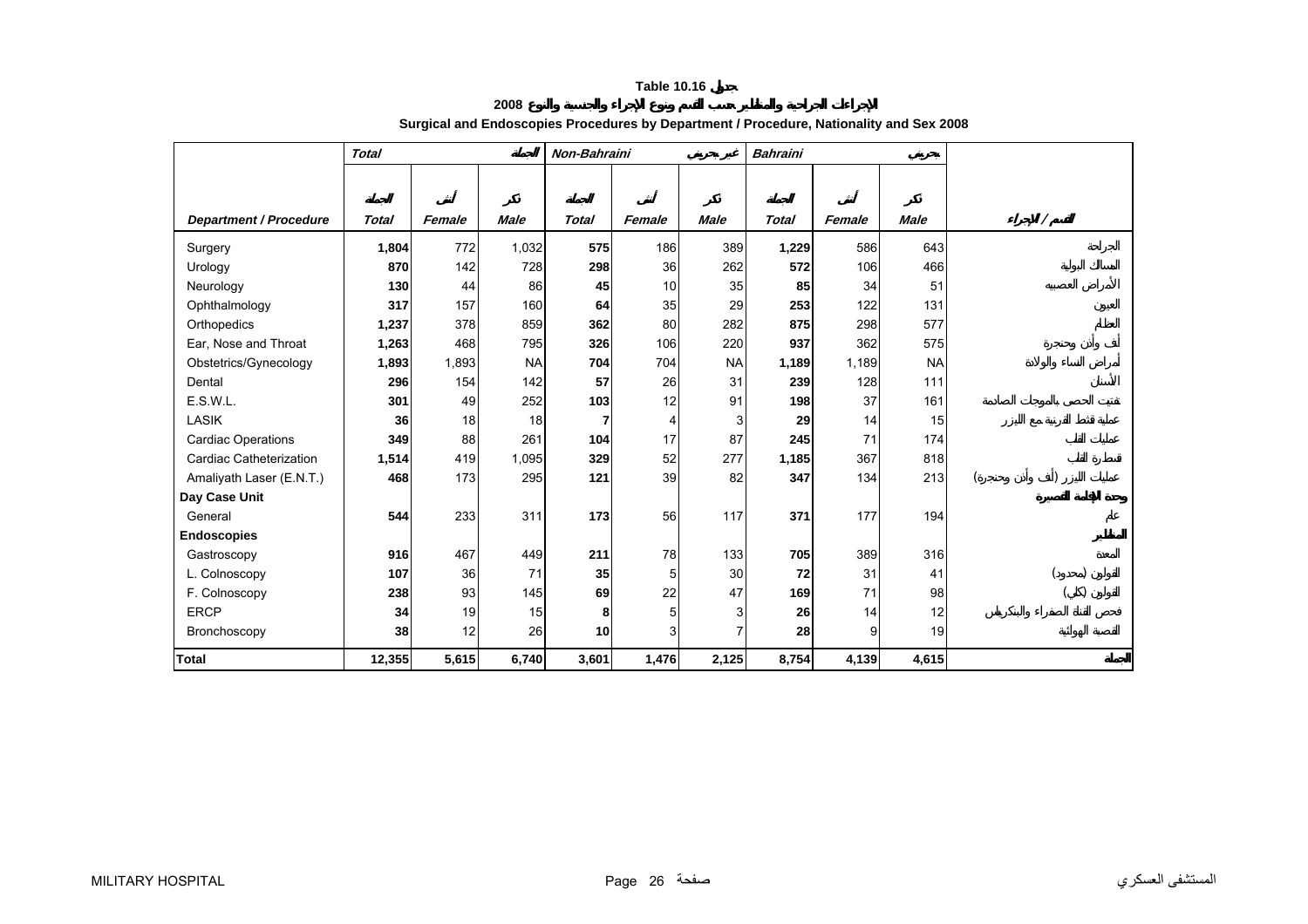**2008**

# **Laboratory Tests by Type of Test, Nationality and Sex 2008**

<span id="page-26-0"></span>

|                     | <b>Total</b> |           |           | Non-Bahraini |         |         | <b>Bahraini</b> |           |           |  |
|---------------------|--------------|-----------|-----------|--------------|---------|---------|-----------------|-----------|-----------|--|
|                     |              |           |           |              |         |         |                 |           |           |  |
|                     |              |           |           |              |         |         |                 |           |           |  |
| <b>Type of Test</b> | Total        | Female    | Male      | <b>Total</b> | Female  | Male    | Total           | Female    | Male      |  |
| Histology           | 4,211        | 2,612     | 1,599     | 1,329        | 798     | 531     | 2,882           | 1,814     | 1,068     |  |
| Cytology            | 3,400        | 3,237     | 163       | 1,222        | 1,174   | 48      | 2,178           | 2,063     | 115       |  |
| Microbiology        | 63,983       | 34,302    | 29,681    | 23,763       | 11,302  | 12,461  | 40,220          | 23,000    | 17,220    |  |
| Haematology         | 1,812,800    | 960,477   | 852,323   | 536,142      | 276,216 | 259,926 | 1,276,658       | 684,261   | 592,397   |  |
| <b>Blood Bank</b>   | 4,266        | 2,118     | 2,148     | 1,536        | 751     | 785     | 2,730           | 1,367     | 1,363     |  |
| Biochemistry        | 899,503      | 490,011   | 409,492   | 115,158      | 102,138 | 13,020  | 784,345         | 387,873   | 396,472   |  |
| Hormones            | 83,296       | 46,503    | 36,793    | 21,797       | 11,930  | 9,867   | 61,499          | 34,573    | 26,926    |  |
| Drug                | 2,577        | 1,012     | 1,565     | 507          | 199     | 308     | 2,070           | 813       | 1,257     |  |
| Coagulation         | 1,176        | 540       | 636       | 241          | 84      | 157     | 935             | 456       | 479       |  |
| Serology            | 73,372       | 26,285    | 47,087    | 40,390       | 9,752   | 30,638  | 32,982          | 16,533    | 16,449    |  |
| <b>Total</b>        | 2,948,584    | 1,567,097 | 1,381,487 | 742,085      | 414,344 | 327,741 | 2,206,499       | 1,152,753 | 1,053,746 |  |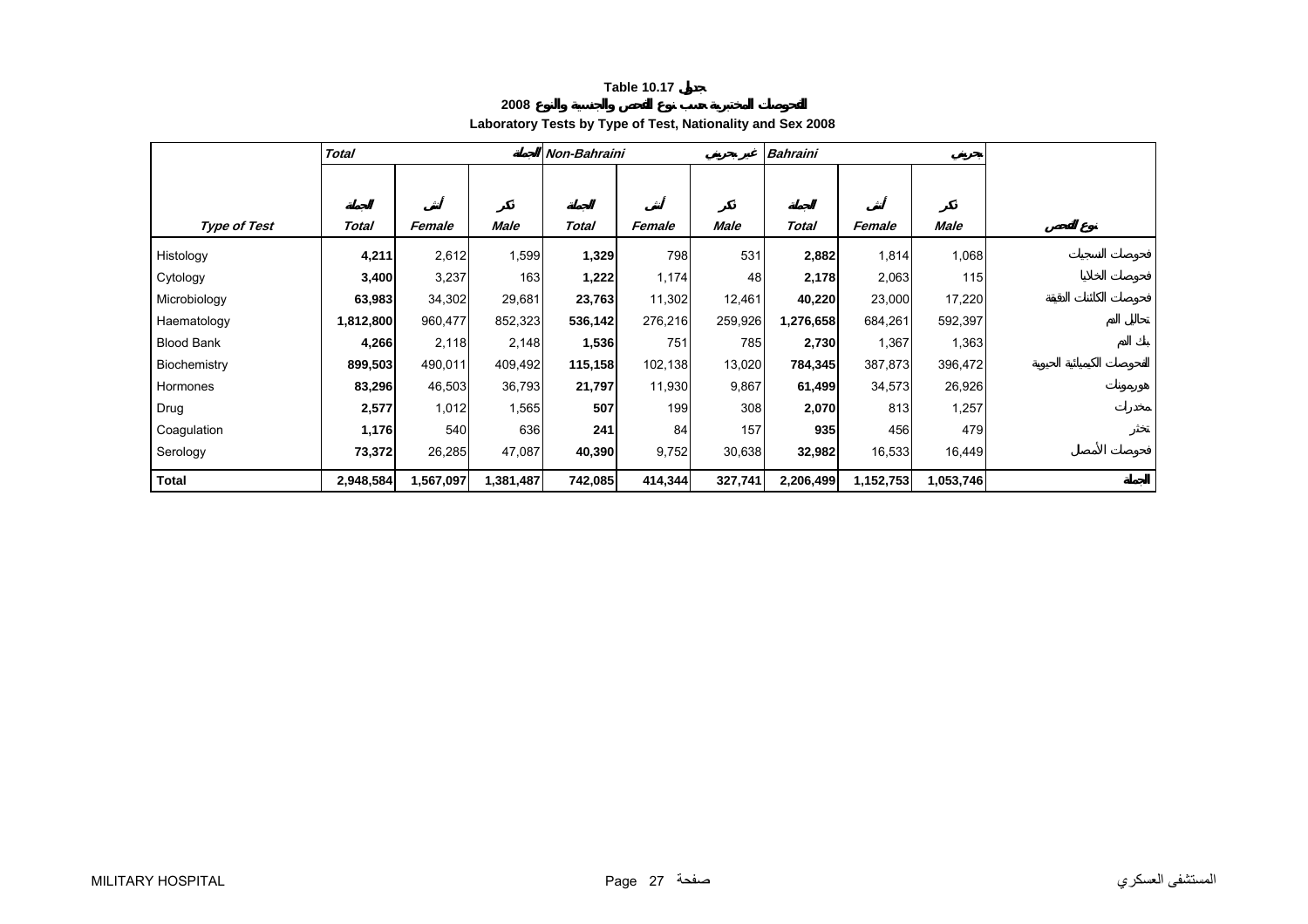### **2008**

# **Radiology Procedures by Type of Procedure, Nationality and Sex 2008**

<span id="page-27-0"></span>

|                                            | <b>Total</b> |        |             | Non-Bahraini |        | <b>Bahraini</b> |              |        |             |  |  |  |
|--------------------------------------------|--------------|--------|-------------|--------------|--------|-----------------|--------------|--------|-------------|--|--|--|
|                                            |              |        |             |              |        |                 |              |        |             |  |  |  |
|                                            |              |        |             |              |        |                 |              |        |             |  |  |  |
| <b>Type of Procedure</b>                   | <b>Total</b> | Female | <b>Male</b> | <b>Total</b> | Female | <b>Male</b>     | <b>Total</b> | Female | <b>Male</b> |  |  |  |
| Skull, Mastoids, I.A.M. facial bones       | 3,060        | 1,498  | 1,562       | 916          | 455    | 461             | 2,144        | 1,043  | 1,101       |  |  |  |
| and Mandible joints                        |              |        |             |              |        |                 |              |        |             |  |  |  |
| Cervical spine and thoracic spine          | 7,376        | 3,611  | 3,765       | 2,208        | 1,097  | 1,111           | 5,168        | 2,514  | 2,654       |  |  |  |
| Long bones & short bones                   | 12,841       | 6,286  | 6,555       | 3,844        | 1,909  | 1,935           | 8,997        | 4,377  | 4,620       |  |  |  |
| Shoulder, elbow, wrist, knee, ankle & hip  | 12,264       | 4,762  | 7,502       | 3,442        | 761    | 2,681           | 8,822        | 4,001  | 4,821       |  |  |  |
| Chest (including ribs, sternum & scapulae) | 26,858       | 13,148 | 13,710      | 8,040        | 3,993  | 4,047           | 18,818       | 9,155  | 9,663       |  |  |  |
| Abdomen (including pelvis)                 | 8,813        | 4,314  | 4,499       | 2,638        | 1,310  | 1,328           | 6,175        | 3,004  | 3,171       |  |  |  |
| Special procedures                         | 2,575        | 1,261  | 1,314       | 771          | 383    | 388             | 1,804        | 878    | 926         |  |  |  |
| C.T. scan                                  | 6,261        | 3,065  | 3,196       | 1,874        | 931    | 943             | 4,387        | 2,134  | 2,253       |  |  |  |
| Ultra sound                                | 12,163       | 5,954  | 6,209       | 3,641        | 1,808  | 1,833           | 8,522        | 4,146  | 4,376       |  |  |  |
| Mammography                                | 739          | 362    | 377         | 221          | 110    | 111             | 518          | 252    | 266         |  |  |  |
| Nuclear medicine                           | 792          | 388    | 404         | 237          | 118    | 119             | 555          | 270    | 285         |  |  |  |
| Magnetic Resonace Imaging                  | 4,783        | 2,341  | 2,442       | 1,432        | 711    | 721             | 3,351        | 1,630  | 1,721       |  |  |  |
| <b>Total</b>                               | 98,525       | 46,990 | 51,535      | 29,264       | 13,586 | 15,678          | 69,261       | 33,404 | 35,857      |  |  |  |